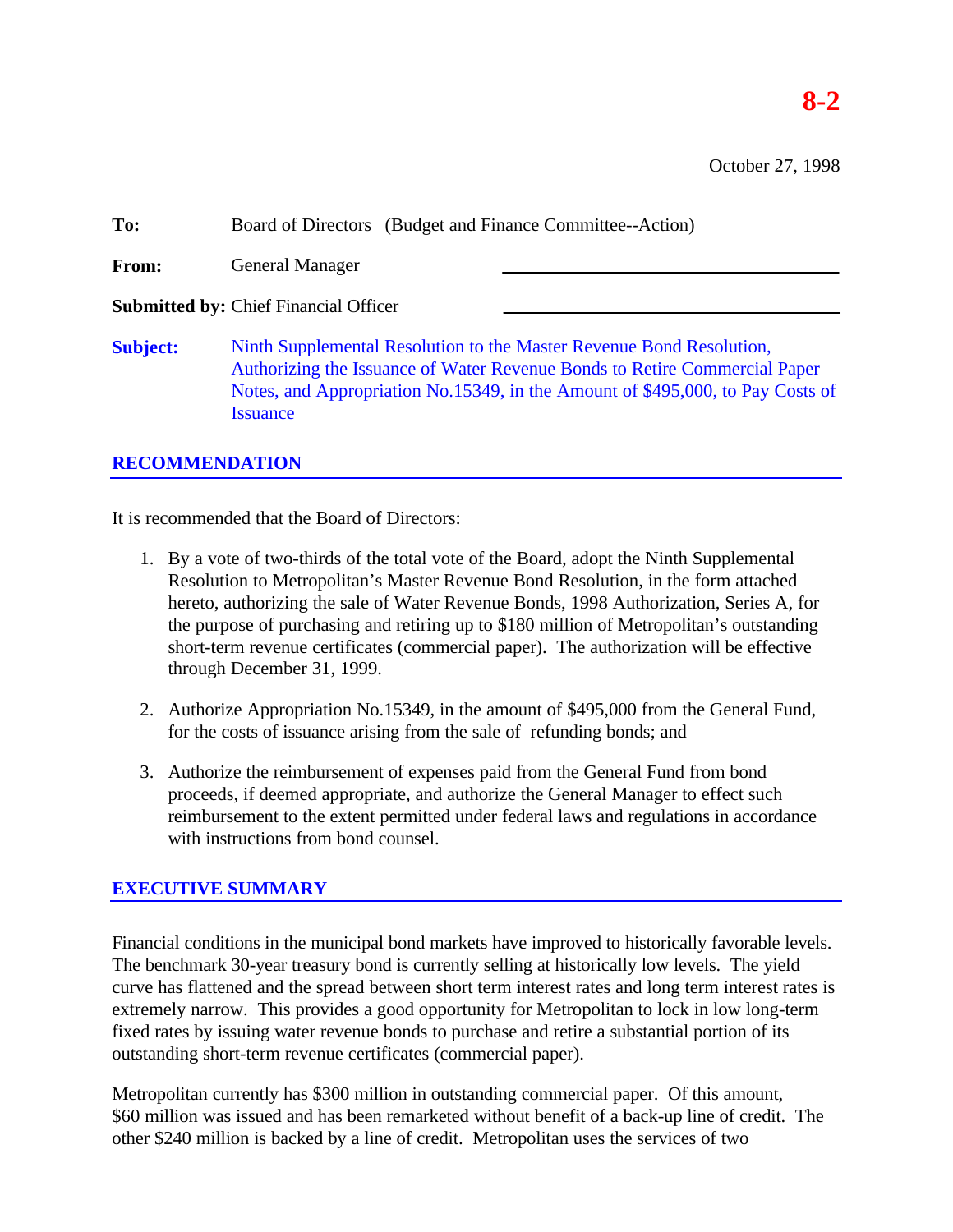remarketing agents for its commercial paper program. It is proposed to retire \$180 million of the secured \$240 million in commercial paper, leaving each remarketing agent with \$60 million to manage. The \$180 million would thereby be converted to low fixed-rate long term debt.

Attached is the Ninth Supplemental Resolution (the Resolution) to Metropolitan's Master Revenue Bond Resolution, authorizing either a competitive or negotiated sale of Water Revenue Bonds, 1998 Authorization, Series A, for the purpose of purchasing and retiring up to \$180 million of Metropolitan's outstanding commercial paper. The Resolution, if adopted by your Board, establishes an Ad Hoc Committee with authority to set the size of the issue, determine the date of sale and to sell the bonds through either a negotiated or competitive sale. The Ad Hoc Committee consists of the Chairman of the Board, the Chairman of the Budget and Finance Committee and the General Manager. Because of market volatility and to insure a low cost sale, staff and Metropolitan's financial advisor are recommending a negotiated sale. The Ad Hoc Committee will make the final determination on the method of sale.

An appropriation is required against which to charge costs of issuance incurred and to be incurred in connection with the potential bond sale. It is recommended that the Board of Directors authorize Appropriation No. 15349, in the amount of \$495,000, from the General Fund, to pay the costs of issuance arising from the sale. The projected costs of issuance were derived from past experience and the best estimates of staff and the District's financial advisor. In order to maintain financing flexibility, your Board is being asked to authorize reimbursement of the costs of issuance to be paid from the General Fund, from bond proceeds, if deemed appropriate.

## **DETAILED REPORT**

As described in the Long Range Finance Plan, an important part of the commercial paper strategy is to ramp up the program when funding is required, then periodically retire the commercial paper by issuing long-term debt (particularly when long-term interest rates are relatively low). Current conditions in the tax-exempt bond market are very favorable. The benchmark 30-year treasury bond is currently selling at historically low levels. The yield curve has flattened and the spread between short term interest rates and long term interest rates has narrowed. This provides an excellent opportunity to convert a portion of the outstanding commercial paper program to low fixed-rate long-term debt, consistent with the overall program strategy.

Metropolitan currently has \$300 million in outstanding commercial paper. Of this amount, \$60 million was issued and has been remarketed without benefit of a back-up line of credit. The other \$240 million is backed by lines of credit. Due to the size of our program and to encourage competition, Metropolitan uses the services of two remarketing agents. It is proposed to retire \$180 million of the secured \$240 million in commercial paper, leaving each remarketing agent with \$60 million to manage. The \$180 million would thereby be converted to low fixed-rate long-term debt.

Transmitted with this letter is the Ninth Supplemental Resolution (the Resolution) to Metropolitan's Master Revenue Bond Resolution, authorizing either a competitive or negotiated sale of Water Revenue Bonds, 1998 Authorization, Series A, for the purpose of purchasing and retiring up to \$180 million of Metropolitan's outstanding commercial paper. The Resolution, if adopted by your Board, establishes an Ad Hoc Committee with authority to set the size of the issue, determine the date of sale and to sell through either a competitive or negotiated sale. The Ad Hoc Committee consists of the Chairman of the Board, the Chairman of the Budget and Finance Committee and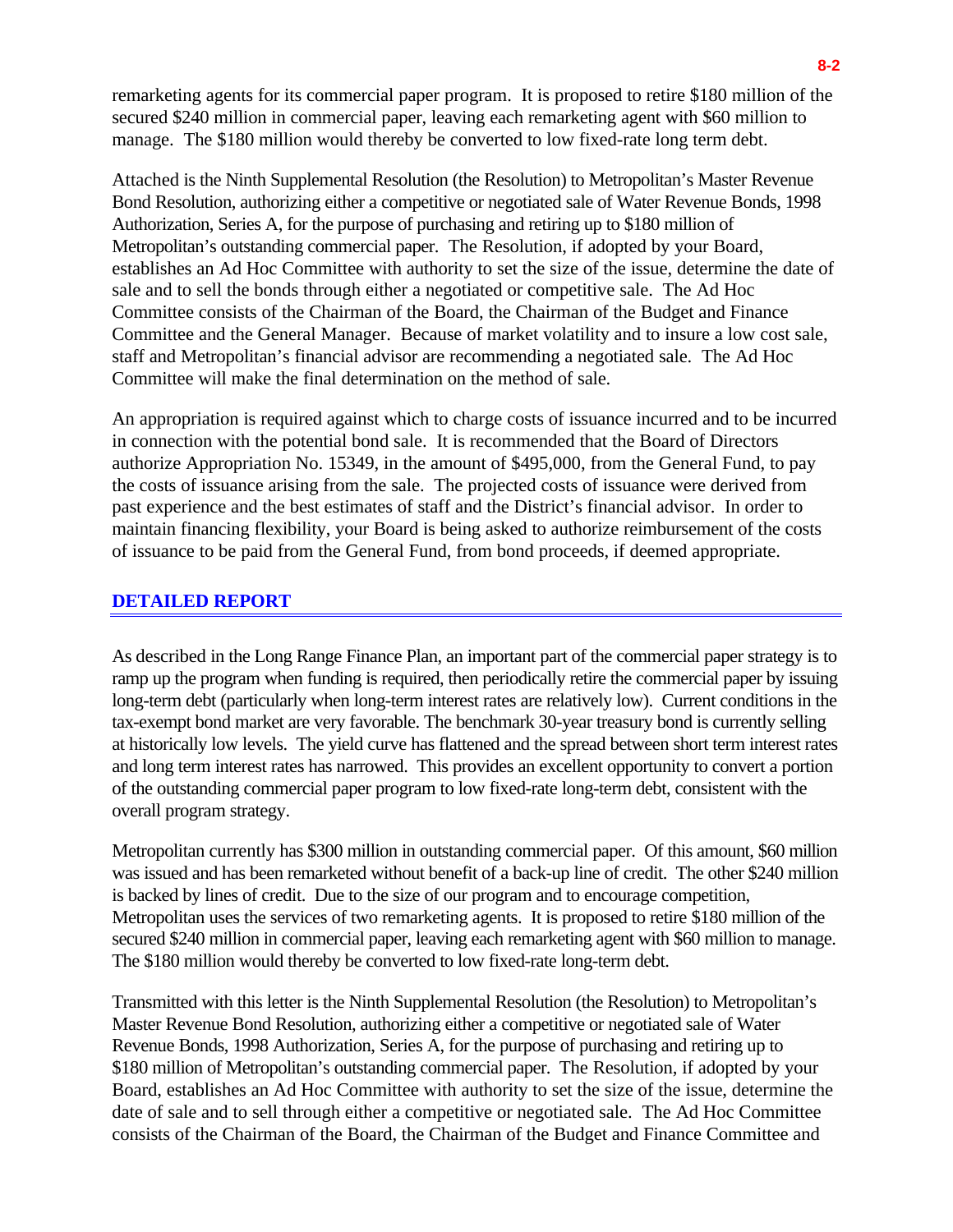the General Manager. To provide needed financial flexibility it is recommended that the authority to sell the bonds extend through December 31, 1999.

As discussed in the Long Range Finance Plan, there are certain conditions under which a negotiated bond sale is more advantageous than the use of the competitive bond sale process. A negotiated sale, with an underwriting team in place, allows for precise market timing, development of an optimal structure to improve marketability and the ability to obtain presale commitments from investors for the purchase of most or all of the bonds. Staff and our financial advisor are recommending that a negotiated process be used for the proposed sale to ensure a successful low cost sale. However, the Resolution authorizes either a competitive or negotiated sale providing the flexibility to use either process depending on market conditions. Section 225 of the Metropolitan Water District Act requires a two-thirds vote of the total vote of the Board to authorize a negotiated bond sale; therefore, the Board is asked to approve the Resolution by a two-thirds vote. The Ad Hoc Committee will make the final determination on the method of sale.

Estimates for the costs of issuance for the sale are derived from past experience and the best estimates of staff and the District's financial advisor. It is estimated that an appropriation in the amount of \$495,000 from the General Fund will be required. The following table shows the breakdown of estimated expenses:

| <b>Bond Counsel</b>            | \$100,000    |
|--------------------------------|--------------|
| Co-Bond Counsel                | \$40,000     |
| Disclosure Counsel             | \$40,000     |
| <b>Bond Rating Agencies</b>    | \$140,000    |
| Typesetting, Printing, Mailing | \$65,000     |
| <b>Auditing Services</b>       | 10,000<br>\$ |
| Contingency                    | \$20,000     |
| <b>Surety Bond</b>             | \$80,000     |
| Total                          | \$495,000    |

The appropriation for this purpose will be designated Appropriation No.15349. In order to maintain financing flexibility, your Board is being asked to authorize the reimbursement of expenses paid from the General Fund from bond proceeds, if deemed appropriate, and authorize the General Manager to effect such reimbursement to the extent permitted under federal laws and regulations in accordance with instructions from bond counsel.

If the bonds are sold through a negotiated sale, the bond sale will be managed by Metropolitan's current team of underwriters. The lead senior underwriter will be PaineWebber Incorporated. Co-senior managers will be Artemis Capital Group, Inc., Bear, Stearns & Co. Inc. and Salomon Smith Barney Inc. The co-managers will be determined by the Ad Hoc Committee.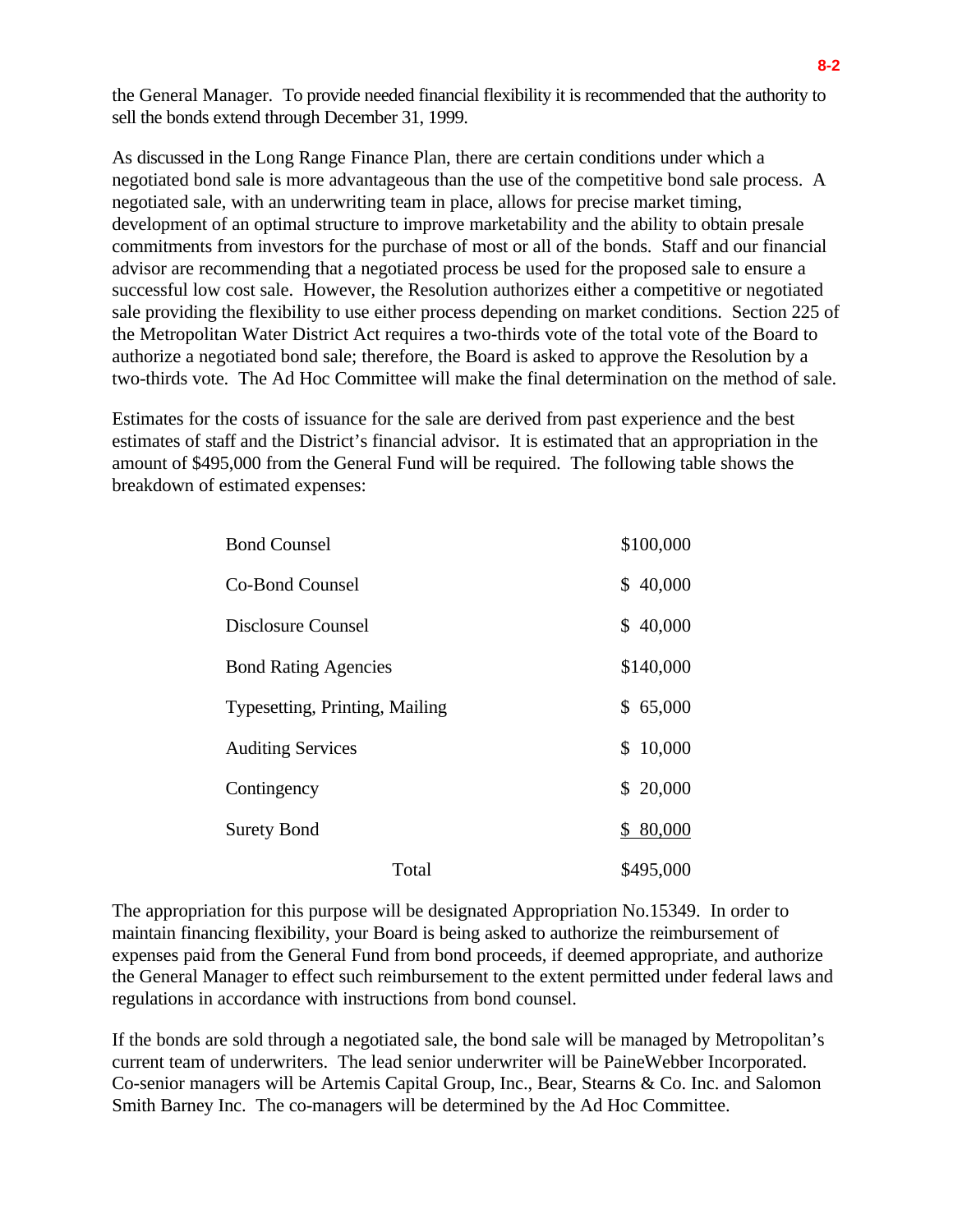Consideration is also being given to using an interest rate "swap" to convert \$180 million of Metropolitan's commercial paper from a variable rate mode to a fixed rate mode. Historically, there have been municipal market conditions under which variable rate to fixed rate "swaps" have resulted in significant savings. Metropolitan's financial advisor, O'Brien Partners, Inc., is analyzing the use of a "swap" to take advantage of the market's current low fixed interest rates.

## **ENVIRONMENTAL**

The recommendations made in this letter are exempt from the California Environmental Quality Act (CEQA) by the State CEQA Guidelines, 15378(b)(5) since they constitute the creation of government funding mechanisms which do not involve commitment to any specific project which may result in a potentially significant physical impact on the environment.

CGP:mb

**Attachment 8-2A**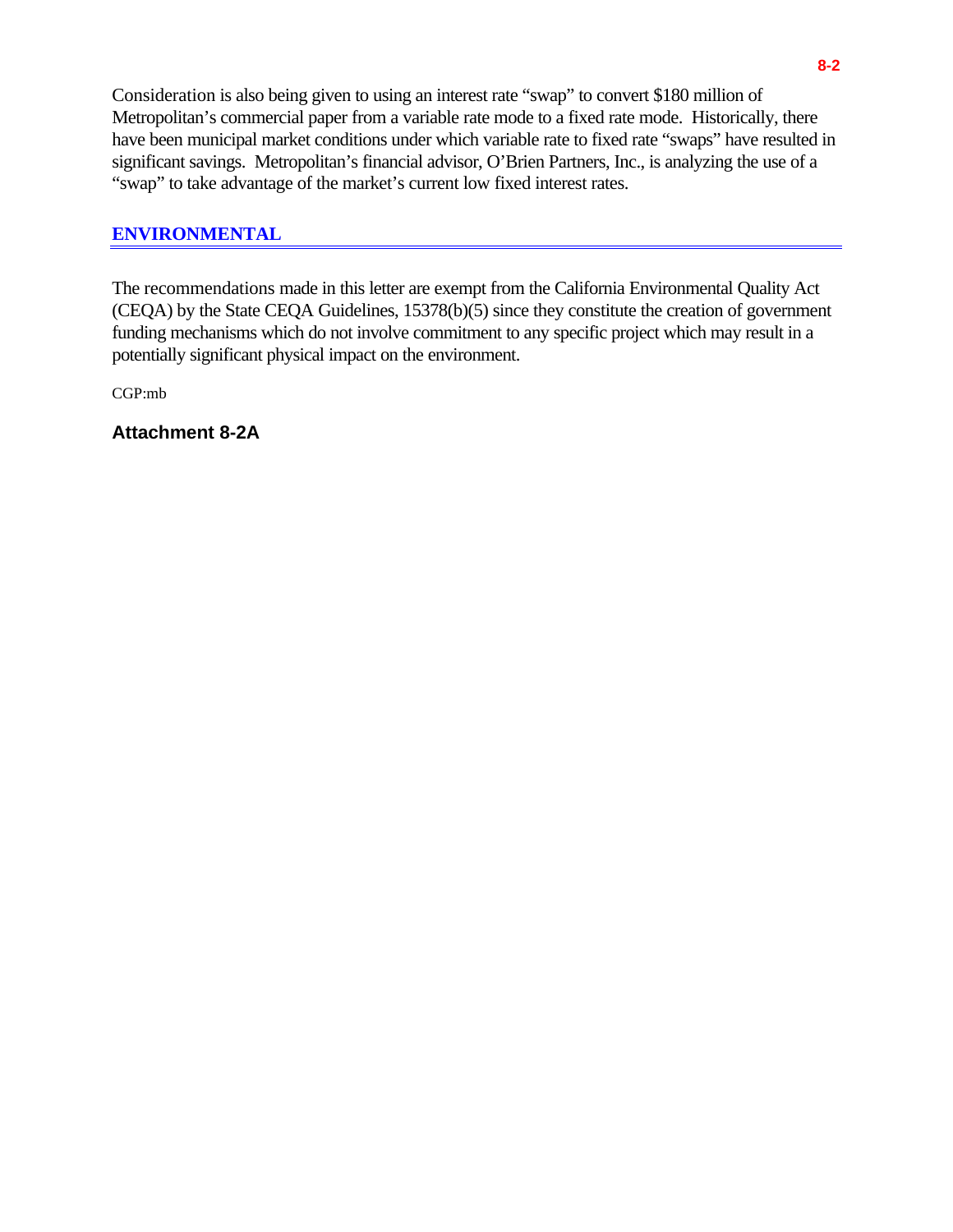**Attachment 8-2A**

## **THE METROPOLITAN WATER DISTRICT OF SOUTHERN CALIFORNIA**

**RESOLUTION \_\_\_\_\_\_**

\_\_\_\_\_\_\_\_\_\_\_\_\_\_\_\_\_\_\_\_\_\_\_\_\_\_\_\_\_\_\_\_\_\_\_\_\_\_\_\_\_\_\_\_\_\_\_\_\_\_\_\_\_\_\_\_\_\_\_\_\_\_\_\_\_

# **RESOLUTION OF THE BOARD OF DIRECTORS OF THE METROPOLITAN WATER DISTRICT OF SOUTHERN CALIFORNIA AUTHORIZING THE ISSUANCE OF WATER REVENUE BONDS AND PROVIDING THE TERMS AND CONDITIONS OF SAID BONDS (NINTH SUPPLEMENTAL RESOLUTION)**

**(ADOPTED NOVEMBER 10, 1998)**

\_\_\_\_\_\_\_\_\_\_\_\_\_\_\_\_\_\_\_\_\_\_\_\_\_\_\_\_\_\_\_\_\_\_\_\_\_\_\_\_\_\_\_\_\_\_\_\_\_\_\_\_\_\_\_\_\_\_\_\_\_\_\_\_\_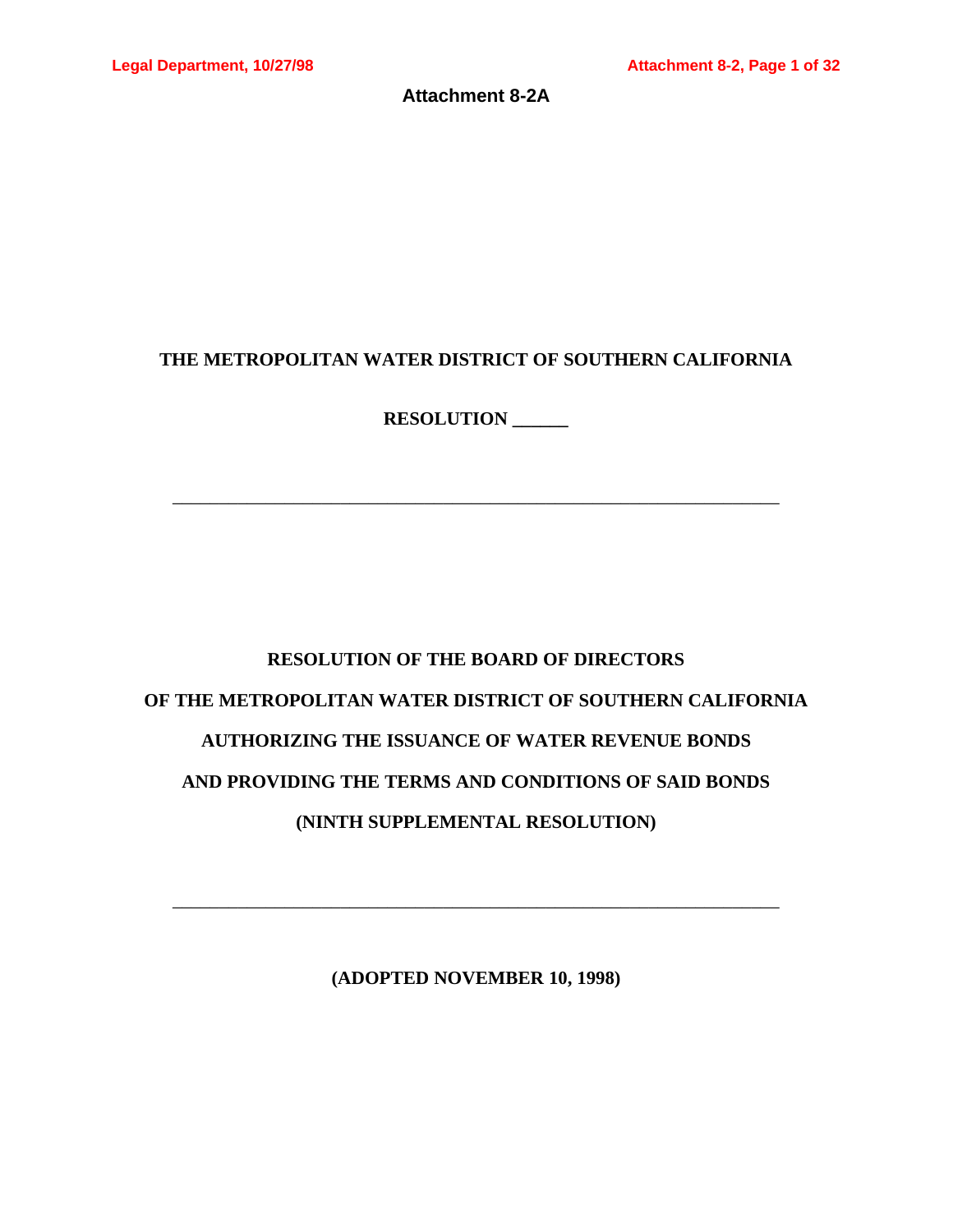## **ARTICLE I**

## **AUTHORIZATION OF BONDS; DEFINITIONS**

**SECTION 1.1** Ninth Supplemental Resolution; Determinations **SECTION 1.2** Definitions

## **ARTICLE II**

## **THE REFINANCING BONDS**

- **SECTION 2.1** Authorization
- **SECTION 2.2** Terms of the Refinancing Bonds
- **SECTION 2.3** Interest
- **SECTION 2.4** Place of Payment
- **SECTION 2.5** Redemption
- **SECTION 2.6** Form of Refinancing Bonds
- **SECTION 2.7** CUSIP Identification Numbers
- **SECTION 2.8** Book-Entry System
- **SECTION 2.9** Representation Letter
- **SECTION 2.10** Transfers Outside Book-Entry System
- **SECTION 2.11** Payments and Notices to the Nominee
- **SECTION 2.12** Initial Depository and Nominee

## **ARTICLE III**

## **SALE OF REFINANCING BONDS; APPLICATION; FUNDS; COVENANTS**

- **SECTION 3.1** Application of the Proceeds of the Refinancing Bonds
- **SECTION 3.2** Establishment and Application of Costs of Issuance Funds
- **SECTION 3.3** Establishment and Application of Escrow Funds
- **SECTION 3.4** Establishment, Pledge, Funding and Application of Reserve Funds
- **SECTION 3.5** Establishment and Application of Excess Earnings Funds
- **SECTION 3.6** Tax Covenants

## **ARTICLE IV**

## **FISCAL AGENT AND PAYING AGENT**

## **SECTION 4.1** Fiscal Agent and Paying Agent

## **ARTICLE V**

## **APPROVAL OF SALES DOCUMENTS**

**SECTION 5.1** Ad Hoc Committee

**SECTION 5.2** Approval of Sales Documents

**SECTION 5.3** Interest Rate Swap Agreements

**SECTION 5.4** Further Action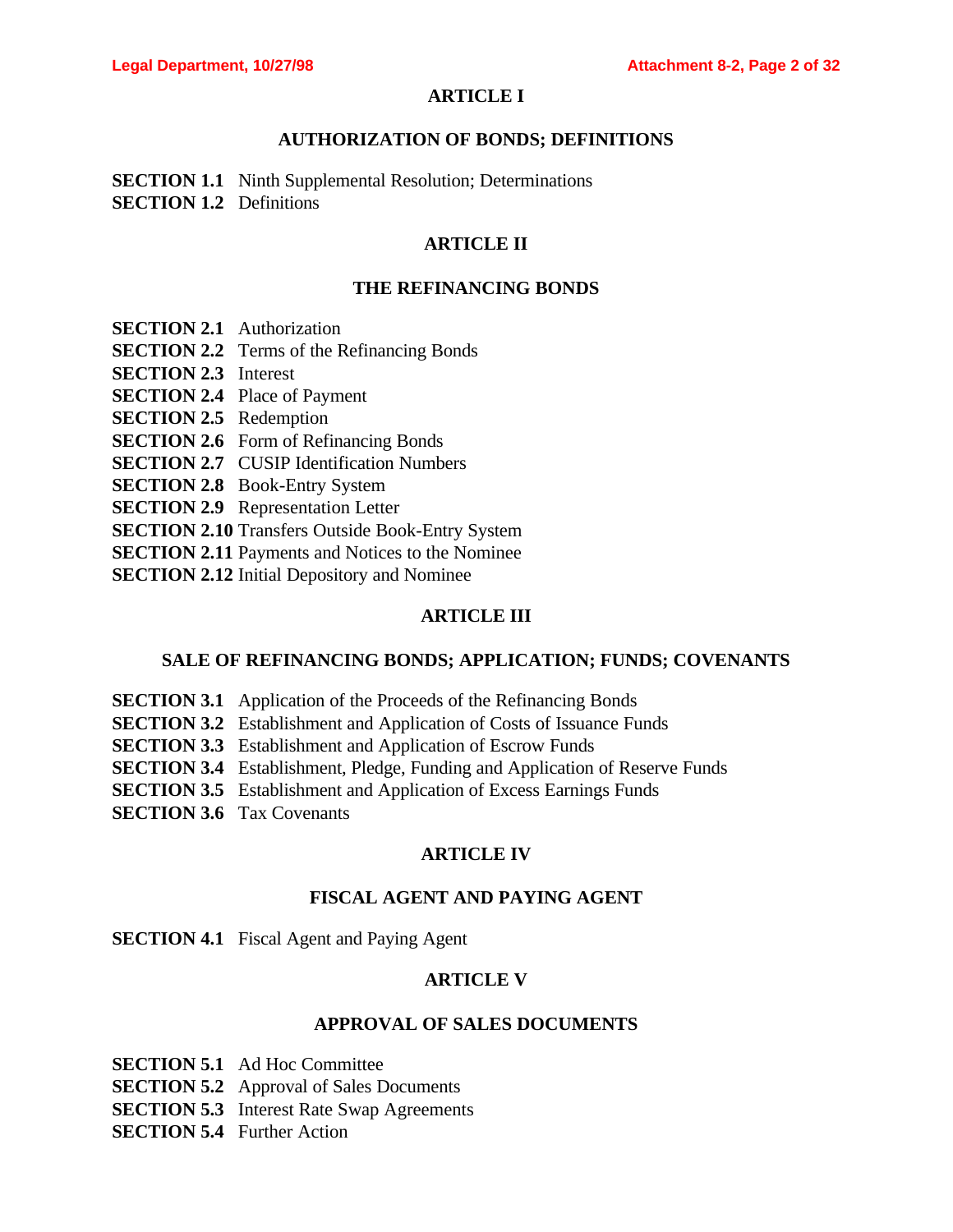## **ARTICLE VI**

## **UNDERTAKINGS**

- **SECTION 6.1** Municipal Securities Disclosure
- **SECTION 6.2** Default
- **SECTION 6.3** Amendment

## **ARTICLE VII**

## **MISCELLANEOUS**

- **SECTION 7.1** Refinancing Bonds Subject to the Master Resolution
- **SECTION 7.2** Severability of Invalid Provisions
- **SECTION 7.3** Article and Section Headings and References; Interpretation
- **SECTION 7.4** Governing Law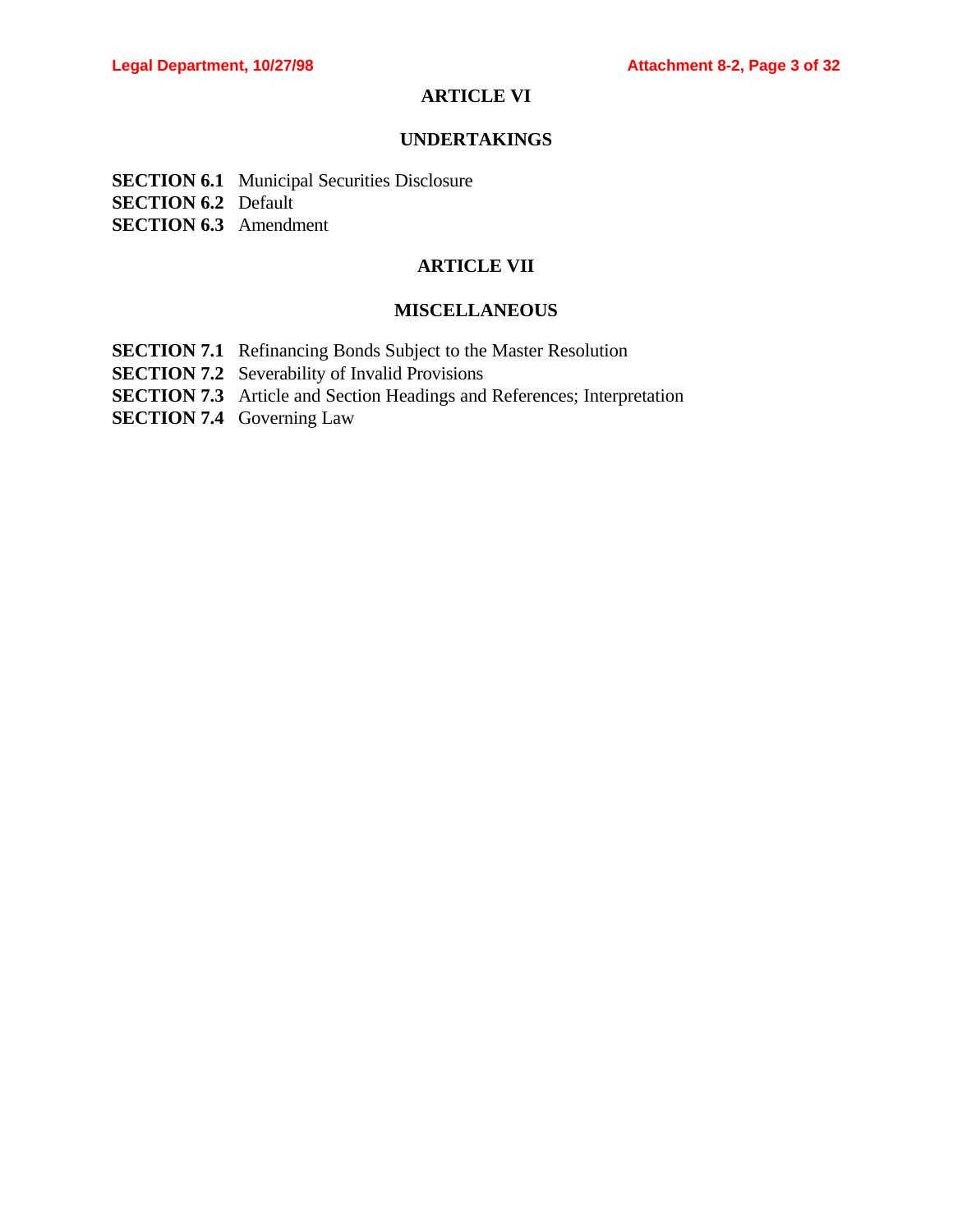## **THE METROPOLITAN WATER DISTRICT OF**

## **SOUTHERN CALIFORNIA**

**RESOLUTION \_\_\_\_\_**

\_\_\_\_\_\_\_\_\_\_\_\_\_\_\_\_\_\_\_\_\_\_\_\_\_\_\_\_\_\_\_\_\_\_\_\_\_\_\_\_\_

# **RESOLUTION OF THE BOARD OF DIRECTORS OF THE METROPOLITAN WATER DISTRICT OF SOUTHERN CALIFORNIA AUTHORIZING THE ISSUANCE OF WATER REVENUE BONDS AND PROVIDING THE TERMS AND CONDITIONS OF SAID BONDS (NINTH SUPPLEMENTAL RESOLUTION)**

## **(ADOPTED NOVEMBER 10, 1998)**

\_\_\_\_\_\_\_\_\_\_\_\_\_\_\_\_\_\_\_\_\_\_\_\_\_\_\_\_\_\_\_\_\_\_\_\_\_\_\_\_\_

WHEREAS, pursuant to the Act (as defined in the hereinafter defined Master Resolution), the Board of Directors of The Metropolitan Water District of Southern California (the "District") may authorize the issuance of revenue bonds for any purpose permitted under the Act;

WHEREAS, pursuant to Resolution 8329 adopted by the District on July 9, 1991 (as heretofore and as hereby amended and supplemented, the "Master Resolution"), the District has heretofore authorized the issuance of Water Revenue Bonds on behalf of the District by adoption of supplemental resolutions from time to time, with the payment of the principal of, interest on, and any redemption premiums thereon being secured by and payable solely from the Net Operating Revenues (as defined in the Master Resolution) of the District and such other moneys, assets or security as may be provided for in the supplemental resolution pursuant to which such Bonds are issued;

WHEREAS, the public interest and necessity require the District to proceed under the Master Resolution and issue and sell Water Revenue Bonds, 1998 Authorization (the "Refinancing Bonds") in Series secured by and payable from the Net Operating Revenues or such other moneys, assets or security as may be provided pursuant to this Ninth Supplemental Resolution for the purpose of refunding certain Notes (each as defined in the Master Note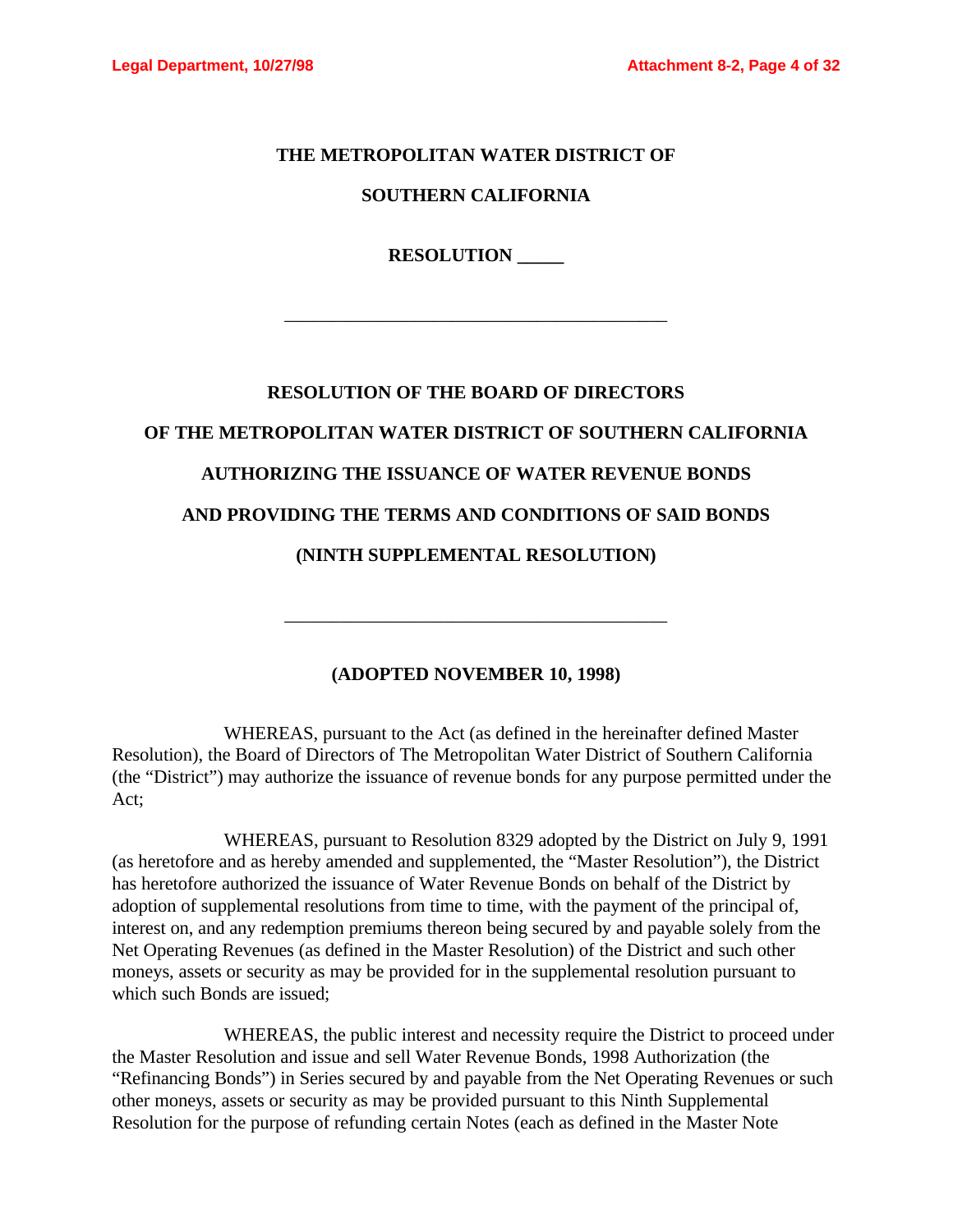Resolution) issued pursuant to Resolution 8322 adopted by the District on May 14, 1991 (as heretofore amended and supplemented, the "Master Note Resolution"), which are to be more particularly described in the Escrow Instructions with respect to any Series of Refinancing Bonds; and

NOW, THEREFORE, the Board of Directors of The Metropolitan Water District of Southern California, DOES HEREBY RESOLVE, DETERMINE AND ORDER as follows:

## **ARTICLE I**

## **AUTHORIZATION OF BONDS; DEFINITIONS**

**SECTION 1.1 Ninth Supplemental Resolution; Determinations**. This Ninth Supplemental Resolution (this "Ninth Supplemental Resolution") is adopted in accordance with the provisions of the Master Resolution. The District hereby determines that the issuance of the Refinancing Bonds in Series from time to time is advisable from an economic and financial viewpoint.

**SECTION 1.2 Definitions**. All terms which are defined in Section 1.01 of the Master Resolution shall, unless otherwise defined herein, have the same meanings, respectively, in this Ninth Supplemental Resolution. Unless the context otherwise requires, the terms defined in this Section shall, for all purposes of this Ninth Supplemental Resolution and of any certificate, opinion or other document herein mentioned, have the meanings herein specified, to be equally applicable to both the singular and the plural forms of any of the terms herein defined. Unless otherwise defined in this Ninth Supplemental Resolution, all terms used herein shall have the meanings assigned to such terms by the Act.

"Ad Hoc Committee" has the meaning ascribed to such term in Section 5.1 hereof.

"Authorized Denominations" means, with respect to the Fixed Rate Bonds, \$5,000 and integral multiples thereof, and with respect to the Variable Rate Bonds, except as otherwise set forth in the applicable Trust Agreement, \$100,000 and integral multiples thereof.

"Bond Reserve Requirement" means, subject to the provisions of this Ninth Supplemental Resolution permitting deposit of a Reserve Fund Credit Policy, the amount to be deposited in a Reserve Fund established for a Series of Refinancing Bonds, which shall be set forth in the terms of the Sales Documents with respect to such Series pursuant to the terms of Section 3.4(b) hereof.

"Code" means the Internal Revenue Code of 1986, as amended.

"Commercial Paper Notes" shall have the meaning ascribed to such term in the Master Note Resolution.

"Continuing Disclosure Certificate" means, with respect to a Series of Refinancing Bonds, the Continuing Disclosure Certificate of the District delivered by the District in connection with the issuance of such Series of Refinancing Bonds.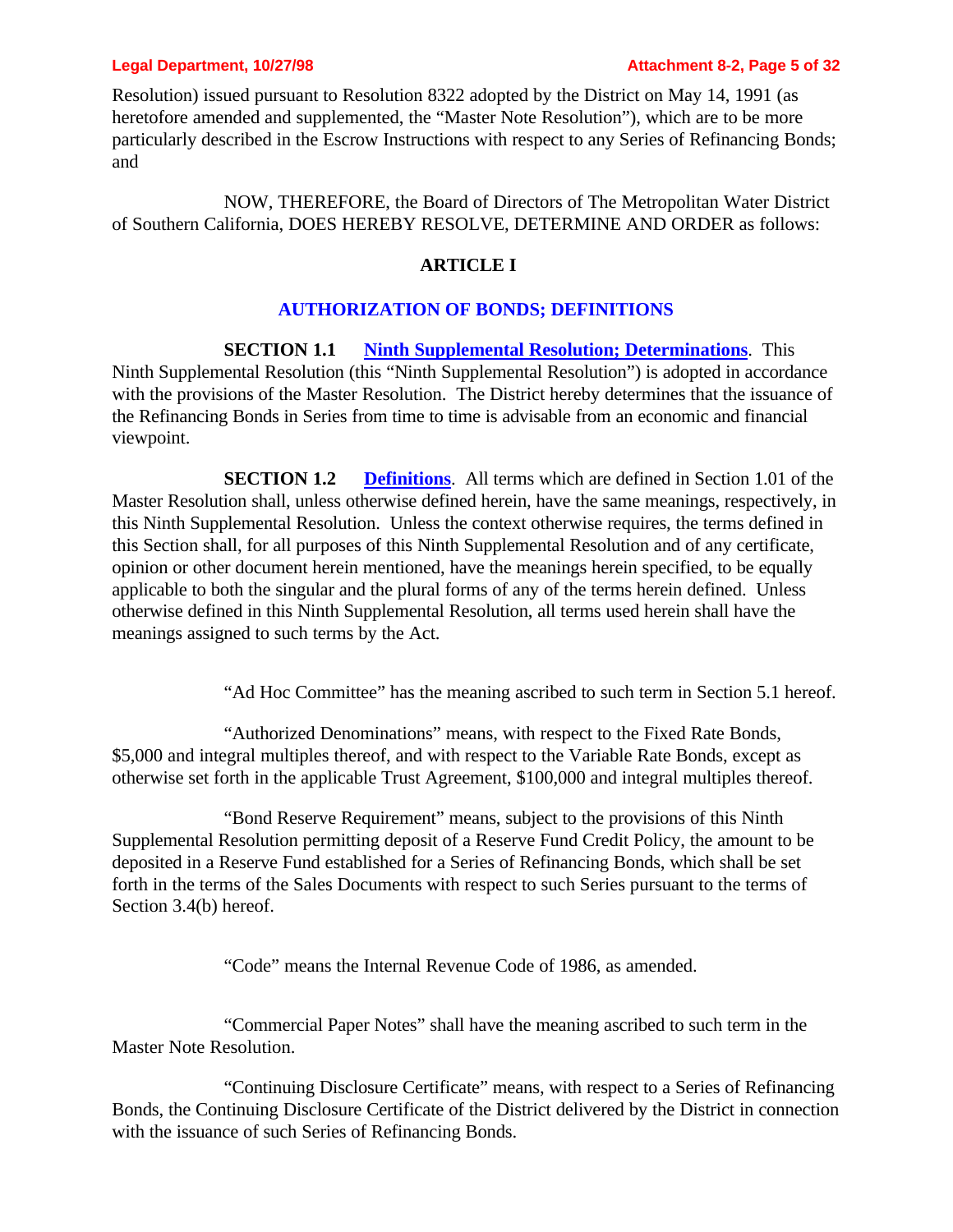### **Legal Department, 10/27/98 Attachment 8-2, Page 6 of 32**

"Costs of Issuance" means all items of expense directly or indirectly payable by or reimbursable to the District and related to the authorization, execution, sale and delivery of any Series of Refinancing Bonds, including but not limited to advertising and printing costs, costs of preparation and reproduction of documents, filing and recording fees, initial fees and charges of any Fiscal Agent or Paying Agent, legal fees and charges, fees and disbursements of consultants and professionals, financial advisor fees and expenses, rating agency fees, fees and charges for preparation, execution, transportation and safekeeping of such Series of Refinancing Bonds, and any other cost, charge or fee in connection with the issuance and delivery of such Series of Refinancing Bonds.

"Costs of Issuance Fund" means, with respect to a Series of Refinancing Bonds, the Water Revenue Bonds 1998 Authorization Costs of Issuance Fund established for such Series of Refinancing Bonds pursuant to Section 3.2 hereof.

"DTC" means The Depository Trust Company, New York, New York, and its successors and assigns.

"Escrow Agent" means, with respect to a Series of Refinancing Bonds, the escrow agent selected and appointed by an Authorized Representative in accordance with Section 3.3 hereof to act in accordance with and to carry out the Escrow Instructions relating to such Series of Refinancing Bonds.

"Escrow Fund" means, with respect to a Series of Refinancing Bonds, the Water Revenue Bonds 1998 Authorization Escrow Fund established for such Series of Refinancing Bonds pursuant to Section 3.3 hereof.

"Escrow Instructions" means the escrow instructions relating to a Series of Refinancing Bonds authorized or required by Section 3.3 hereof to be given by an Authorized Representative to the Escrow Agent in accordance with Section 3.3 hereof.

"Escrow Requirements" means, with respect to a Series of Refinancing Bonds, those amounts necessary from time to time to pay when due the redemption price of the applicable Refinanced Notes, calculated in accordance with the provisions of the Master Note Resolution authorizing the issuance of such Refinanced Notes on the redemption date or other date specified in the applicable Escrow Instructions, and the principal, if any, and interest to become due on the Refinanced Notes on or prior to such redemption date.

"Excess Earnings Fund" means, with respect to a Series of Refinancing Bonds, the Water Revenue Bonds 1998 Authorization Excess Earnings Fund established for such Series of Refinancing Bonds pursuant to Section 3.5 hereof.

"Fiscal Agent" means the Treasurer.

"Fixed Rate Bonds" means Refinancing Bonds other than Variable Rate Bonds.

"Master Resolution" means Resolution 8329 adopted by the District on July 9, 1991, as heretofore amended and supplemented.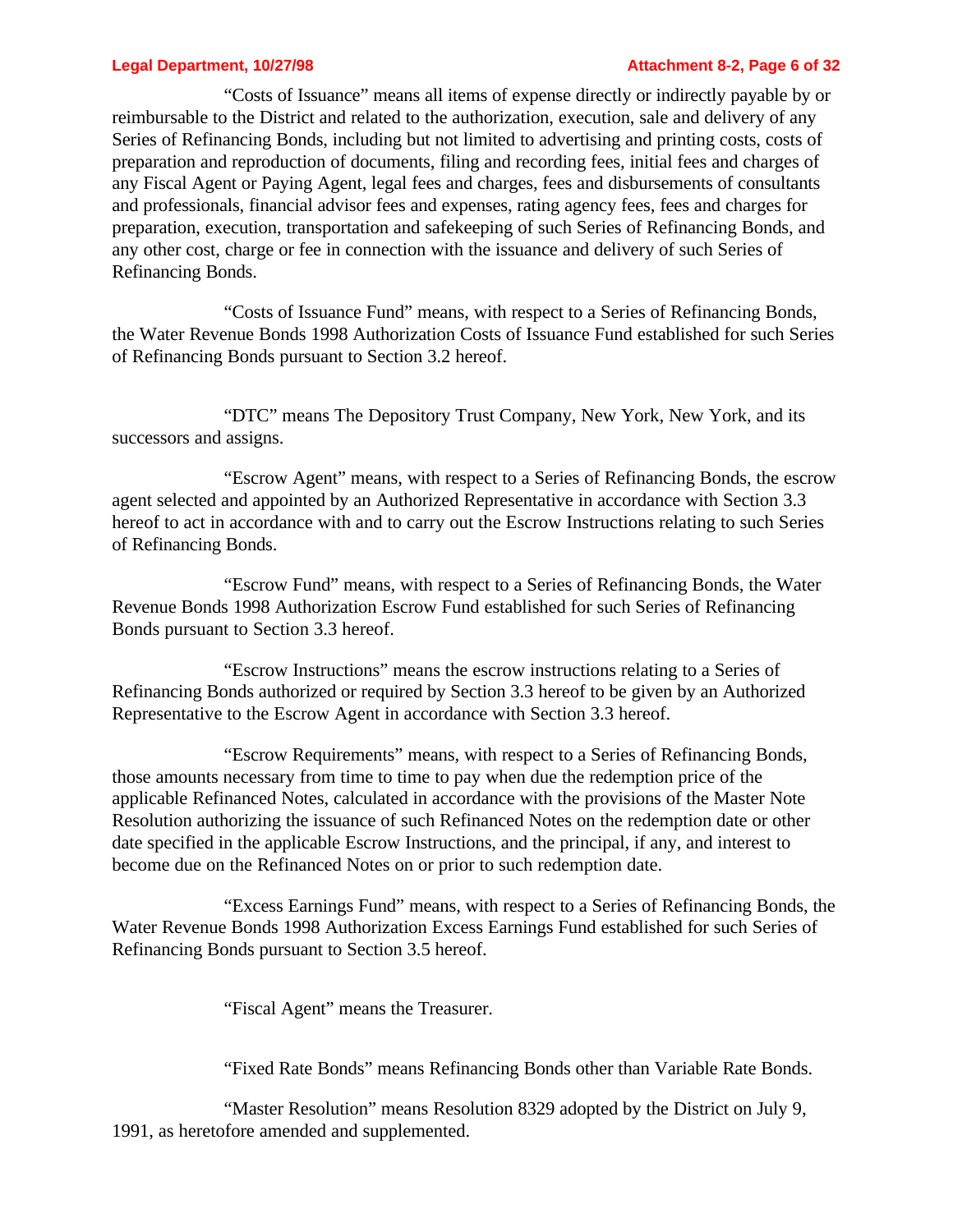"Master Note Resolution" means Resolution 8322 adopted by the District on May 14, 1991, as amended and supplemented from time to time.

"Ninth Supplemental Resolution" means this resolution of the District, and any amendments, modifications or supplements hereto.

"Nominee" means the nominee of the Securities Depository, which may be the Securities Depository, as determined from time to time pursuant hereto.

"Notes" shall mean either the Commercial Paper Notes or Revolving Notes.

"Participants" means those broker-dealers, banks and other financial institutions for which the Securities Depository holds certificates as securities depository.

"Paying Agent" means, with respect to a Series of Variable Rate Bonds, the paying agent appointed pursuant to Section 4.1 of this Ninth Supplemental Resolution.

"Record Date" means, with respect to the Fixed Rate Bonds of a Series, the close of business on the fifteenth (15th) day of each month preceding an interest payment date, and with respect to Variable Rate Bonds of a Series, means the record date established pursuant to the Trust Agreement.

"Refinanced Notes" has the meaning ascribed thereto in Section 3.3 hereof.

"Refinancing Bonds" means the Bonds described in Section 2.1 hereof, authorized and issued pursuant to the Master Resolution, as supplemented by this Ninth Supplemental Resolution, and includes Fixed Rate Bonds and Variable Rate Bonds.

"Refinancing Capital Appreciation Bonds" means the Refinancing Bonds described in Section 2.2(b) of this Ninth Supplemental Resolution.

"Refinancing Current Interest Bonds" means the Refinancing Bonds described in Section 2.2(a) of this Ninth Supplemental Resolution.

"Remarketing Agent" means the remarketing agent appointed by the District from time to time pursuant to the Trust Agreement.

"Representation Letter" means a representation letter from the District to the Securities Depository as described in Section 2.9 hereof.

"Reserve Fund" means, with respect to a Series of Refinancing Bonds, a Water Revenue Bonds 1998 Authorization Reserve Fund established for such Series pursuant to Section 3.4 hereof.

"Reserve Fund Credit Policy" means an insurance policy, surety bond, letter of credit or other credit facility deposited with the Fiscal Agent pursuant to Section 3.4(d) hereof.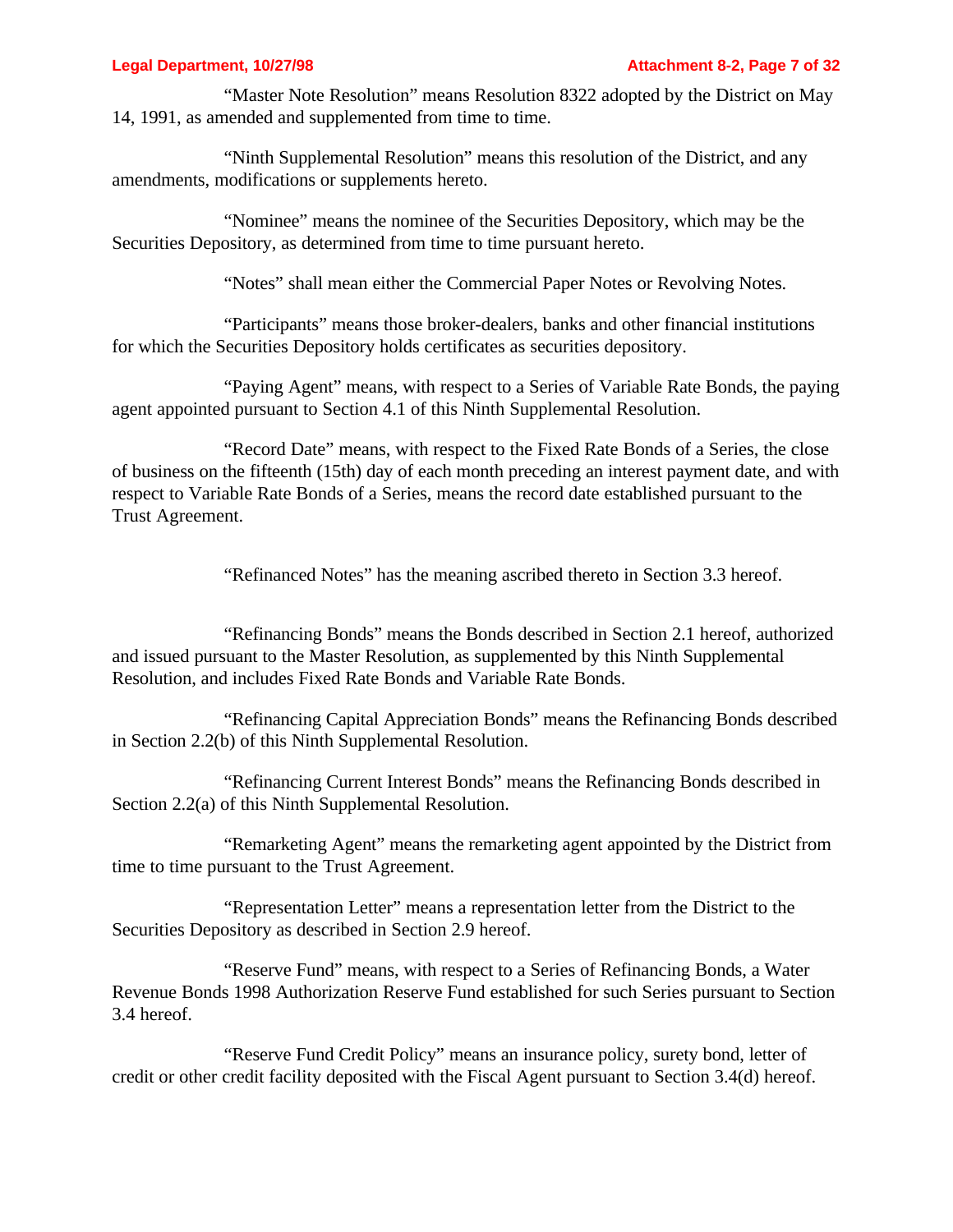"Revolving Note" shall have the meaning ascribed to such term in the Master Note Resolution.

"Sales Documents" means, in the case of a negotiated sale, that certain bond purchase contract or other agreement for the purchase of one or more Series of Refinancing Bonds between the District and the Underwriters for such Series; or, in the case of a competitive sale, the notice of sale, bid form and other documents providing for the sale of one or more Series of Refinancing Bonds by the District to the Underwriters.

 "Securities Depository" means the Securities Depository acting as such hereunder and which may be the District.

"Tax and Nonarbitrage Certificate" means, with respect to a Series of Refinancing Bonds, the Tax and Nonarbitrage Certificate of the District delivered by the District in connection with the issuance of such Series of Refinancing Bonds.

"Trust Agreement" means such trust agreement or such other instrument or instruments executed and delivered in connection with the issuance of a Series of Variable Rate Bonds which sets forth the terms and conditions of such Variable Rate Bonds and which appoints a Paying Agent in respect of such Series of Variable Rate Bonds.

"Underwriters" means, with respect to a Series of Refinancing Bonds, the original purchasers of such Series of Refinancing Bonds, as selected by the General Manager or his or her designee, or in the event of a vacancy, the Acting General Manager or his or her designee; or in the case of a competitive sale, the successful bidder for such Series of Refinancing Bonds.

"Variable Rate Bonds" means Refinancing Bonds bearing interest as determined from time to time by the Remarketing Agent or otherwise in accordance with the provisions of the Trust Agreement.

### **ARTICLE II**

## **THE REFINANCING BONDS**

**SECTION 2.1 Authorization.** Bonds are hereby authorized to be issued pursuant to the Act and the Master Resolution, which Bonds are designated as "The Metropolitan Water District of Southern California Water Revenue Bonds, 1998 Authorization" (the "Refinancing Bonds"). Refinancing Bonds may be issued in one or more Series from time to time in accordance with the terms hereof, and each Series of Refinancing Bonds shall bear such additional designation as may be ascribed thereto in the Sales Documents for such Series. A Series of Refinancing Bonds may consist of Current Interest Bonds and Capital Appreciation Bonds, as provided in Section 2.2 of this Ninth Supplemental Resolution. A Series of Refinancing Bonds may be issued as Fixed Rate Bonds or Variable Rate Bonds and shall be issued in the aggregate principal amount and Initial Amount, if any specified in the Sales Documents for such Series.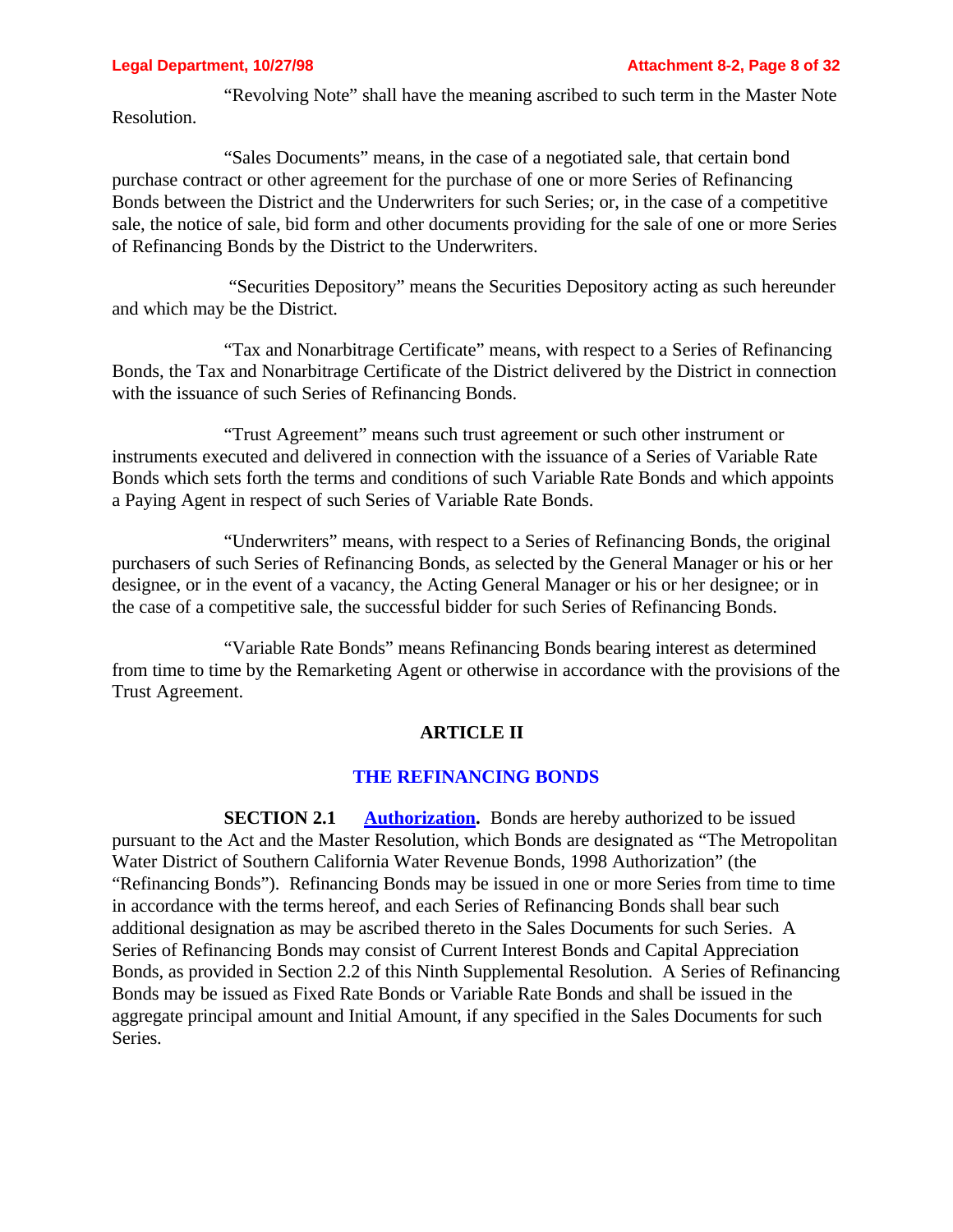## **SECTION 2.2 Terms of the Refinancing Bonds**.

(a) Refinancing Current Interest Bonds. The Refinancing Current Interest Bonds of each Series, if any, shall be Current Interest Bonds as described in the Master Resolution and, if any shall be issued, shall be issued in the aggregate principal amount set forth in the Sales Documents for such Series, shall be delivered in fully registered form in Authorized Denominations, and shall be numbered in such manner as the Fiscal Agent determines. The Refinancing Current Interest Bonds shall be dated such date as shall be specified in the Sales Documents for such Series, shall bear interest from such dated date at the rates and shall mature on the dates and in the principal amounts set forth in such Sales Documents, or Trust Agreement if any, for such Series.

The Sales Documents, or Trust Agreement if any, with respect to a Series of Refinancing Bonds shall designate which, if any, of the Refinancing Current Interest Bonds of such Series shall be Term Bonds.

(b) Refinancing Capital Appreciation Bonds. The Refinancing Capital Appreciation Bonds of each Series, if any, shall be Capital Appreciation Bonds as described in the Master Resolution and, if any shall be issued, shall be issued in the aggregate Initial Amount, shall mature on the dates and have a yield to maturity as set forth in the Sales Documents for such Series. The Refinancing Capital Appreciation Bonds, if any shall be issued, shall be dated the date of delivery thereof, shall be delivered in fully registered form in Authorized Denominations, and shall be numbered in such manner as the Fiscal Agent determines.

The Accreted Value for a Refinancing Capital Appreciation Bond having a \$5,000 Final Compounded Amount shall be illustrated by the Accreted Value Table set forth as an exhibit to the Sales Documents for such Series.

(c) Sources of Payment. The payment of the principal of, interest on, and any redemption premiums on the Refinancing Bonds shall be secured by and payable solely from Net Operating Revenues.

## **SECTION 2.3 Interest**.

(a) Refinancing Current Interest Bonds. Any Series of Refinancing Current Interest Bonds which are Fixed Rate Bonds shall bear interest at the rates set forth in the applicable Sales Documents (calculated on the basis of a 360-day year consisting of twelve 30-day months or otherwise as may be set forth in such Sales Documents), payable initially on the date set forth in such Sales Documents and semiannually thereafter on the dates set forth in such Sales Documents. Any Series of Refinancing Current Interest Bonds which are Variable Rate Bonds shall bear interest as determined pursuant to the Trust Agreement of such Series (calculated on the basis of a 365 or 366 day year, as applicable, and actual days elapsed) payable as provided in such Trust Agreement. Each Refinancing Current Interest Bond shall bear interest from the interest payment date next preceding the date of authentication thereof unless it is authenticated during the period after a Record Date but on or before the next interest payment date, in which event it shall bear interest from that interest payment date, or unless it is authenticated prior to the first Record Date, in which event it shall bear interest from the dated date of the Refinancing Current Interest Bonds specified in the applicable Sales Documents, or Trust Agreement if any, or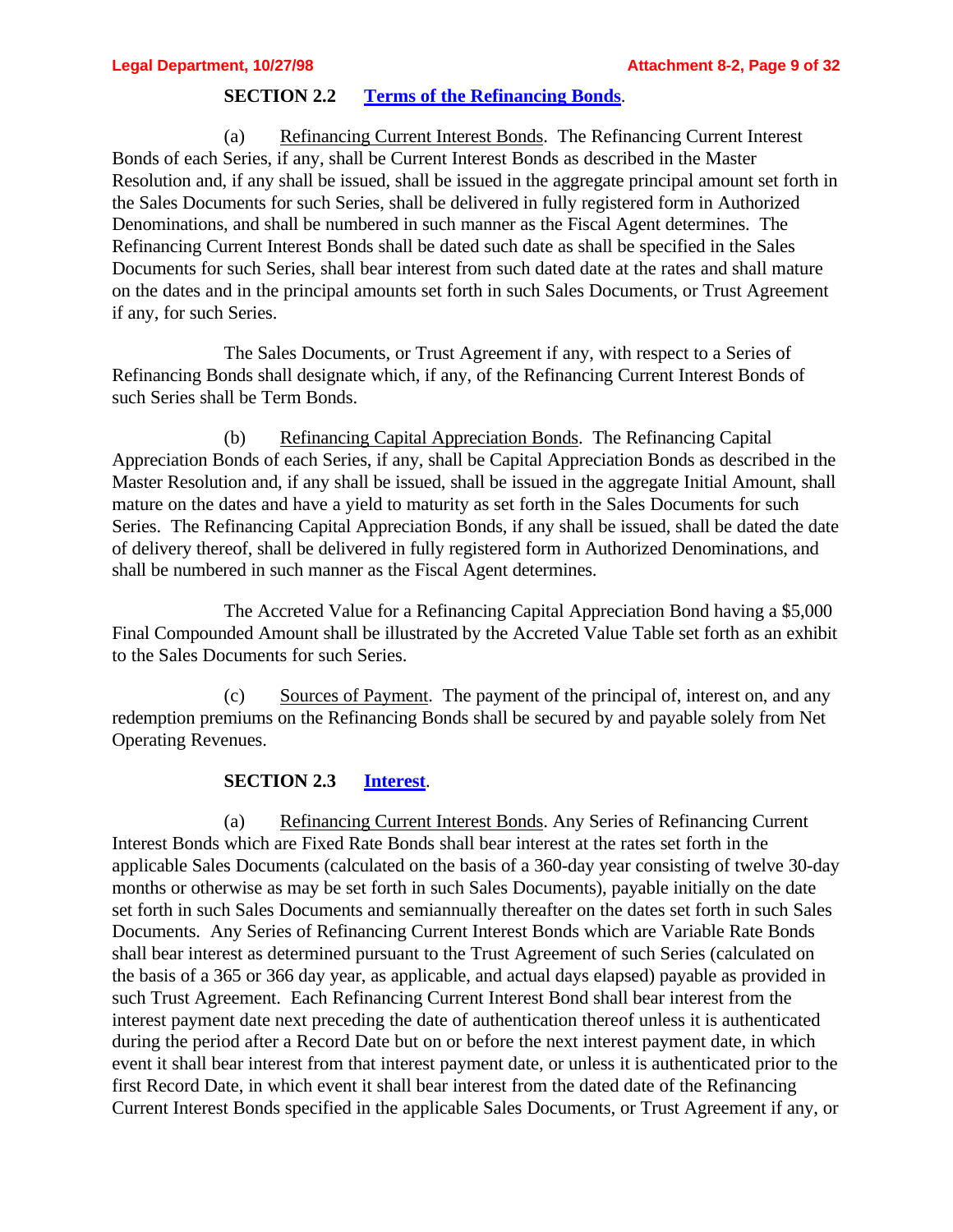unless at the time of authentication interest is in default, in which event it shall bear interest from the interest payment date to which interest has been paid or provided for.

(b) Refinancing Capital Appreciation Bonds. Interest with respect to the Refinancing Capital Appreciation Bonds of any maturity shall be compounded at the original yield thereof set forth in the applicable Sales Documents commencing on the date specified in such Sales Documents and, unless otherwise provided in such Sales Documents, semi-annually thereafter on January 1 and July 1 of each year, computed using a year of 360 days comprised of twelve months of 30 days and shall be payable only at maturity or upon redemption as part of the Accreted Value. Accreted Value on any date other than January 1 and July 1 shall be calculated by straight line interpolation of the Accreted Value as of the immediately preceding and succeeding January 1 and July 1.

(c) Payment of Interest. Each Refinancing Bond shall bear or accrue interest until the principal or Accreted Value thereof has been paid; provided, however, that if at the maturity date of any Refinancing Bond or on the redemption date thereof if the same has been duly called for redemption, funds are available for the payment thereof in full in accordance with the terms of Article IX of the Master Resolution, such Refinancing Bond shall then cease to bear or accrue interest.

**SECTION 2.4** Place of Payment. Subject to Section 2.8 of this Ninth Supplemental Resolution, for so long as the Treasurer is the Fiscal Agent, the principal of the Fixed Rate Bonds shall be payable in lawful money of the United States of America upon presentation and surrender of such Fixed Rate Bonds at the corporate office of the District. Interest on the Refinancing Bonds shall be paid by check or draft mailed by first class mail to the persons whose names appear on the registration books of the Fiscal Agent as the registered Owners of such Refinancing Bonds as of the close of business on the Record Date at such persons' addresses as they appear on such registration books, except that an Owner of \$1,000,000 or more in principal amount of Fixed Rate Bonds may be paid interest by wire transfer to an account in the United States if such Owner makes a written request of the Fiscal Agent at least thirty (30) days preceding any interest payment date specifying the wire transfer instructions for such Owner. Such notice may provide that it will remain in effect for later interest payments until changed or revoked by another written notice. Payments of default interest shall be paid by check, draft or wire transfer to the Owners as of a special record date to be fixed by the Fiscal Agent, notice of which special record date shall be given to the Owners by the Fiscal Agent not less than ten (10) days prior thereto. Principal of and interest on the Variable Rate Bonds shall be payable as provided in the Trust Agreement.

## **SECTION 2.5 Redemption**.

(a) Optional Redemption. The Fixed Rate Bonds of any Series shall be subject to call and redemption prior to maturity, at the option of the District, in the amounts, at the redemption prices and on the dates as set forth in the Sales Documents with respect to such Series. The Variable Rate Bonds of any Series shall be subject to call or redemption as provided in the Trust Agreement with respect to such Series.

(b) Mandatory Sinking Account Payments. The Outstanding Refinancing Bonds of any Series which are Term Bonds shall be called before maturity and redeemed at a redemption price equal to the par amount thereof from Mandatory Sinking Account Payments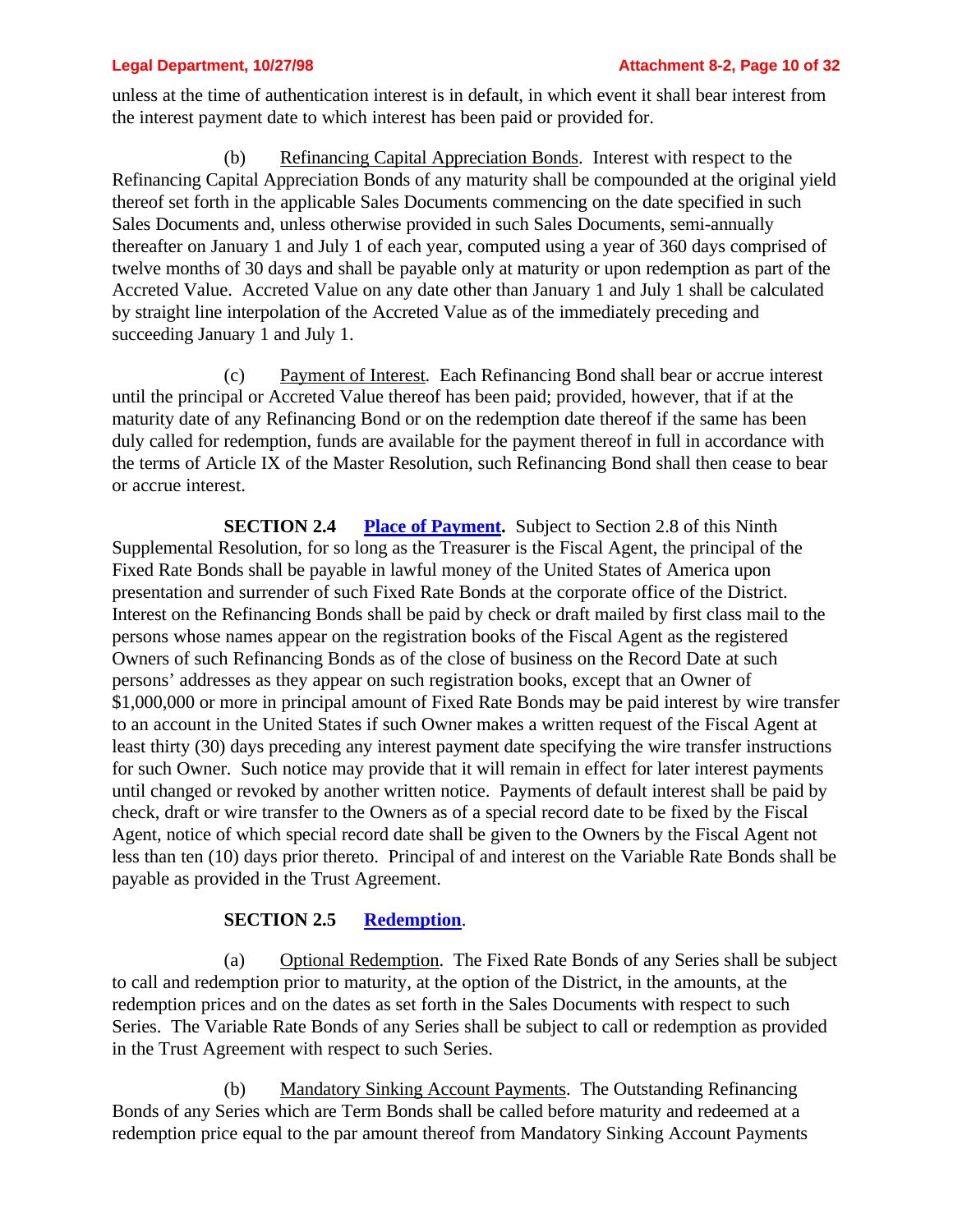which have been deposited in the Bond Service Fund, in the amounts and upon the dates established for each such maturity, as set forth in the Sales Documents or Trust Agreement , as the case may be, with respect to such Series.

(c) Disposition of Redemption Rights. The Sales Documents applicable to a Series of Refinancing Bonds may contain provisions with respect to the sale or disposition of the right of the District to redeem any Refinancing Bonds of such Series.

**SECTION 2.6** Form of Refinancing Bonds. Except as otherwise provided in the applicable Sales Documents, the Refinancing Capital Appreciation Bonds and Refinancing Current Interest Bonds of each Series shall be issued in substantially the forms set forth in Appendix A hereto, with such insertions, variations, omissions and endorsements as may be necessary or required. The Variable Rate Bonds of each Series shall be issued in substantially the form set forth in the Trust Agreement relating to such Series of Refinancing Bonds.

**SECTION 2.7 CUSIP Identification Numbers.** CUSIP identification numbers shall be ordered by the Underwriters and caused by the District to be printed on the Refinancing Bonds, but such numbers shall not be deemed a part of the Refinancing Bonds or a part of the contract evidenced thereby and no liability shall attach to the District or its officers, employees or agents because of or on account of such CUSIP identification numbers.

**SECTION 2.8 Book-Entry System.** Except as otherwise provided in the Trust Agreement with respect to the Variable Rate Bonds of any Series, the Refinancing Current Interest Bonds and the Refinancing Capital Appreciation Bonds of each Series shall be initially issued in the form of a separate single fully registered Refinancing Current Interest Bond and Refinancing Capital Appreciation Bond, respectively, for each of the maturities of the Refinancing Current Interest Bonds and the Refinancing Capital Appreciation Bonds (each of which may be typewritten). Upon initial issuance, the ownership of each such Refinancing Bond shall be registered in the Bond Register of the Fiscal Agent in the name of Cede & Co., as nominee of the Securities Depository. Except as provided in Section 2.10 hereof, all of the Outstanding Refinancing Bonds shall be registered in the Bond Register of the Fiscal Agent in the name of the Nominee.

With respect to the Refinancing Bonds registered in the Bond Register of the Fiscal Agent in the name of the Nominee, the District and the Fiscal Agent shall have no responsibility or obligation to any such Participant or to any person on behalf of which such a Participant holds an interest in the Refinancing Bonds. Without limiting the immediately preceding sentence, the District and the Fiscal Agent shall have no responsibility or obligation (unless the Fiscal Agent is at such time the Securities Depository) with respect to (i) the accuracy of the records of the Securities Depository, the Nominee or any Participant with respect to any ownership interest in the Refinancing Bonds, (ii) the delivery to any Participant or any other person, other than an Owner as shown in the Bond Register of the Fiscal Agent, of any notice with respect to the Refinancing Bonds, or (iii) the payment to any Participant or any other person, other than an Owner as shown in the Bond Register of the Fiscal Agent, of any amount with respect to principal of or interest and premium (if any) on the Refinancing Bonds. The District and the Fiscal Agent may treat and consider the person in whose name each Refinancing Bond is registered in the Bond Register of the Fiscal Agent as the holder and absolute Owner of such Refinancing Bond for the purpose of payment of principal and interest on such Refinancing Bond,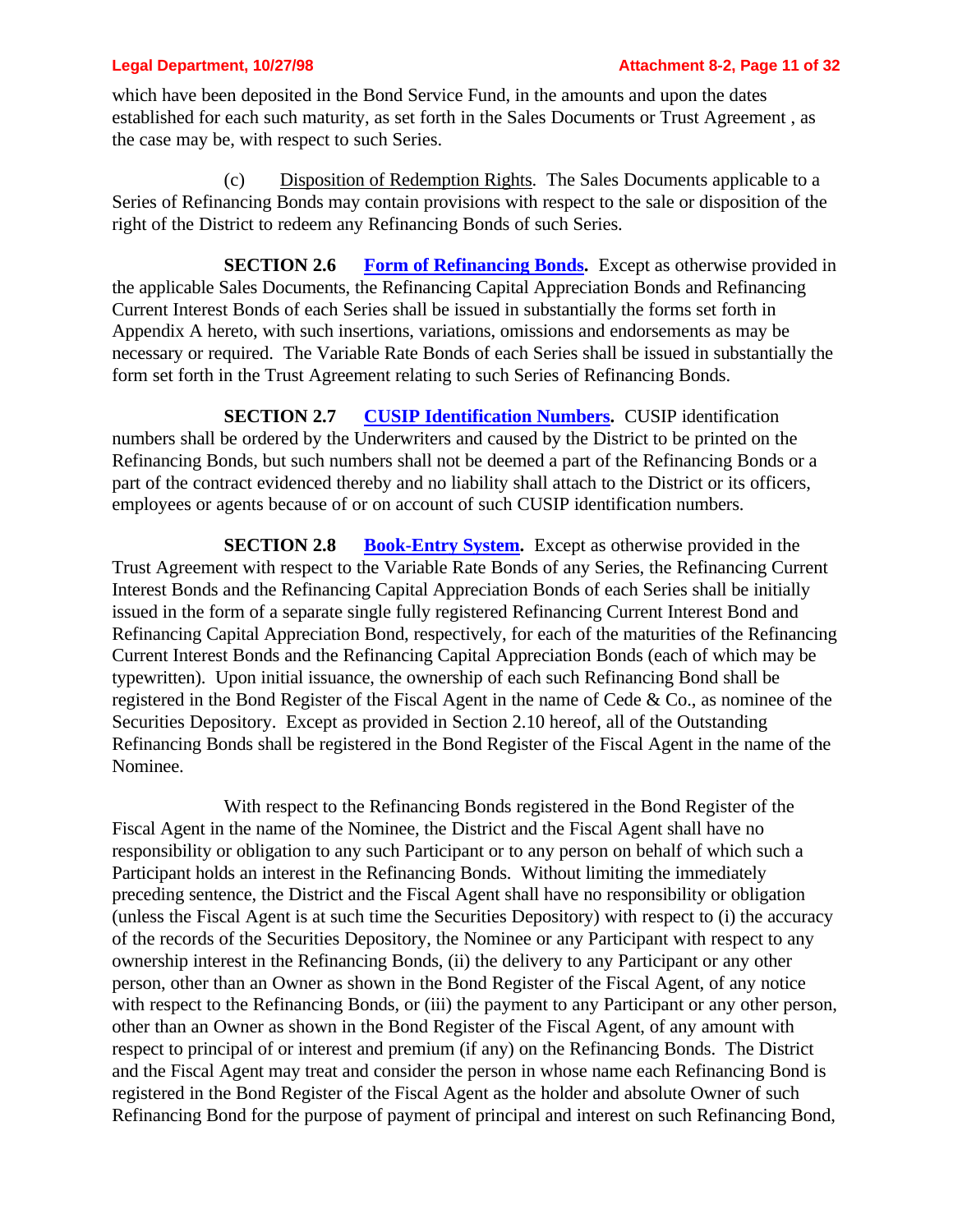for the purpose of giving notices and other matters with respect to such Refinancing Bond, and for all other purposes whatsoever.

The Fiscal Agent shall pay all principal and Accreted Value of and interest on the Refinancing Bonds only to or upon the order of the respective Owners, as shown in the Bond Register of the Fiscal Agent, or their respective attorneys, duly authorized in writing, and all such payments shall be valid and effective to fully satisfy and discharge the obligations hereunder with respect to the payment of principal of and interest on the Refinancing Bonds to the extent of the sum or sums so paid. No person other than an Owner, as shown in the Bond Register of the Fiscal Agent, shall receive a Refinancing Bond evidencing the obligation to make payments of principal, Accreted Value and interest and premium (if any) pursuant to this Ninth Supplemental Resolution. Upon delivery by the Securities Depository to the Fiscal Agent and the District of written notice to the effect that the Securities Depository has determined to substitute a new nominee in place of the Nominee, and subject to the provisions herein with respect to record dates, the word Nominee in this Ninth Supplemental Resolution shall refer to such new nominee of the Securities Depository.

**SECTION 2.9 Representation Letter.** In order to qualify the Refinancing Bonds of each Series for the Securities Depository's book-entry system, the Authorized Representative is hereby authorized to execute, seal, countersign and deliver on behalf of the District to such Securities Depository a letter or letters from the District representing such matters as shall be necessary to so qualify the Refinancing Bonds of such Series (each, a "Representation Letter"). The execution and delivery of a Representation Letter shall not in any way limit the provisions of Section 2.8 hereof or in any other way impose upon the District any obligation whatsoever with respect to persons having interests in the Refinancing Bonds other than the Owners, as shown on the Bond Register of the Fiscal Agent. In the written acceptance of the Fiscal Agent of a Representation Letter, such Fiscal Agent shall agree to take all actions necessary for all representations of the District in the Representation Letter with respect to the Fiscal Agent to at all times be complied with. In addition to the execution and delivery of a Representation Letter, each Authorized Representative of the District is hereby authorized to take any other actions, not inconsistent with this Ninth Supplemental Resolution, to qualify the Refinancing Bonds of each Series for the Securities Depository's book-entry program.

**SECTION 2.10 Transfers Outside Book-Entry System.** In the event (i) the Securities Depository determines not to continue to act as securities depository for a Series of Refinancing Bonds, or (ii) the District determines that the Securities Depository shall, subject to the provisions of the Trust Agreement with respect to Variable Rate Bonds of such Series, no longer so act and delivers a written certificate to the Fiscal Agent to that effect, then the District will discontinue the book-entry system for such Series with the Securities Depository. Subject to the provisions of the Trust Agreement with respect to Variable Rate Bonds of any Series, if the District determines to replace the Securities Depository with another qualified securities depository, the District shall prepare or direct the preparation of a new, single, separate, fully registered Refinancing Bond for each of the maturities of the Refinancing Bonds of such Series, registered in the name of such successor or substitute qualified securities depository or its nominee, or make such other arrangement acceptable to the District and the Securities Depository as are not inconsistent with the terms of the Ninth Supplemental Resolution. If the District fails to identify another qualified securities depository to replace the Securities Depository, then the Refinancing Bonds shall no longer be restricted to being registered in the Bond Register of the Fiscal Agent in the name of the Nominee, but shall be registered in whatever name or names the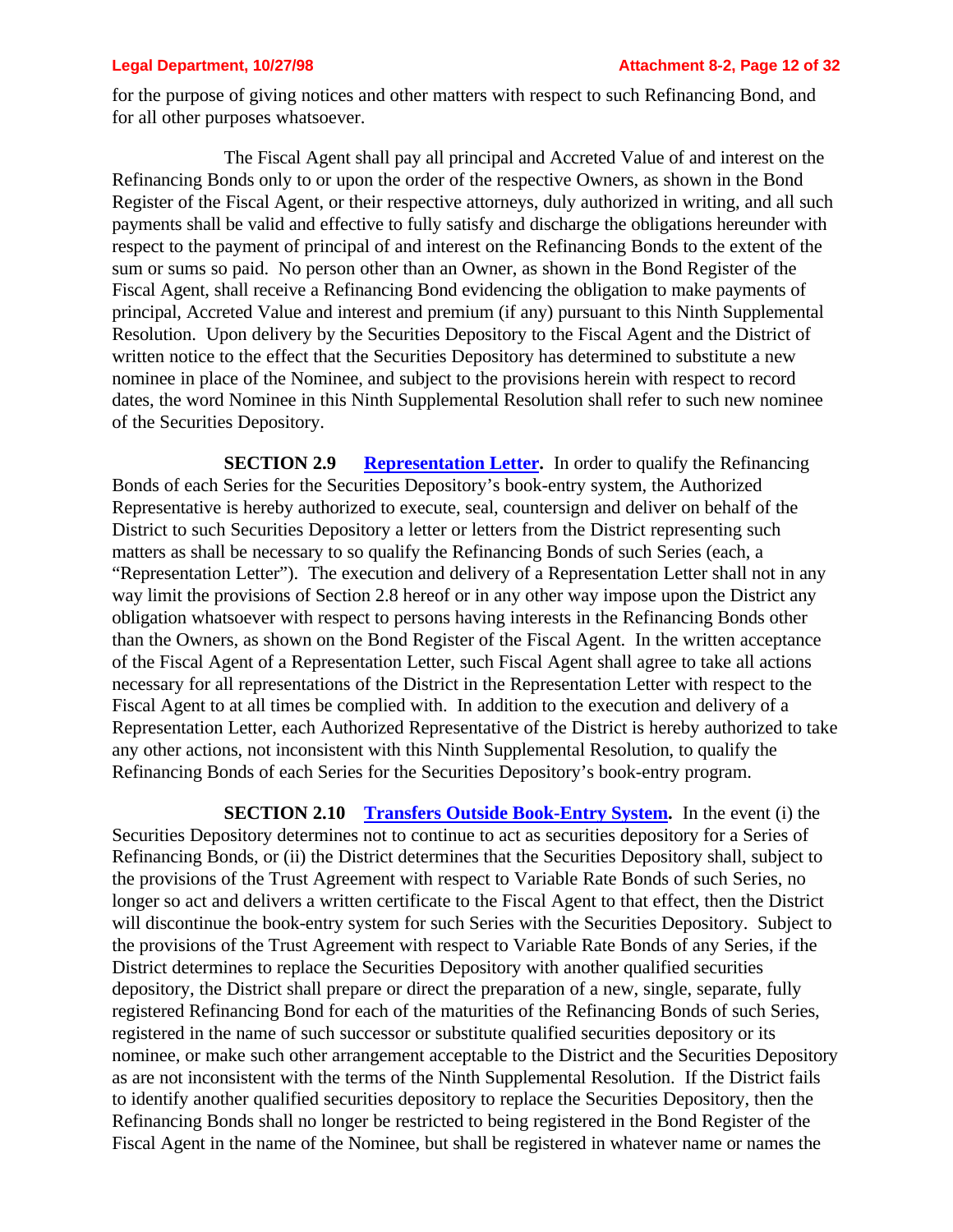Participants transferring or exchanging certificates shall designate, in accordance with the provisions of Article II of the Master Resolution and, with respect to the Variable Rate Bonds, the provisions of the applicable Trust Agreement.

**SECTION 2.11 Payments and Notices to the Nominee.** Notwithstanding any other provision of this Ninth Supplemental Resolution to the contrary, so long as any Refinancing Bond is registered in the name of the Nominee, all payments with respect to principal and Accreted Value of and interest and premium (if any) on such Refinancing Bond and all notices with respect to such Refinancing Bond shall be made and given, respectively, as provided in the respective Representation Letter or as otherwise instructed by the Securities Depository.

**SECTION 2.12 Initial Depository and Nominee.** The initial Securities Depository under this Ninth Supplemental Resolution shall be DTC. The initial Nominee shall be Cede & Co., as Nominee of DTC.

## **ARTICLE III**

## **SALE OF REFINANCING BONDS; APPLICATION; FUNDS; COVENANTS**

**SECTION 3.1 Application of the Proceeds of the Refinancing Bonds.** The proceeds of the sale of a Series of Refinancing Bonds and such other moneys as are available and necessary to accomplish the purposes of this Ninth Supplemental Resolution from time to time shall be deposited with the Treasurer and shall be held in trust and, unless otherwise specified in a certificate of an Authorized Representative, be set aside by the Treasurer in the following accounts and funds, as applicable:

(a) The Treasurer shall deposit in the Bond Service Fund the amount of such proceeds representing interest accrued, if any, on such Series of the Refinancing Bonds to the date of delivery thereof.

(b) The Treasurer shall deposit in the Escrow Fund established with respect to such Series of Refinancing Bonds an amount which, together with other amounts transferred to such fund, will be sufficient to satisfy the Escrow Requirements with respect to such series of Refinanced Notes when due, as set forth in the Escrow Instructions with respect to such Series of Refinancing Bonds.

(c) Subject to the provisions of this Ninth Supplemental Resolution permitting deposit of a Reserve Fund Credit Policy, the Treasurer shall deposit in the Reserve Fund for such Series of Refinancing Bonds an amount equal to the Bond Reserve Requirement for such Series of Refinancing Bonds.

(d) The remaining proceeds shall be deposited in the Costs of Issuance Fund for such Series of Refinancing Bonds.

## **SECTION 3.2 Establishment and Application of Costs of Issuance Funds**.

(a) The District shall establish, and the Treasurer shall maintain and hold in trust a separate fund with respect to each Series of the Refinancing Bonds, which shall be designated as the "Water Revenue Bonds 1998 Authorization Costs of Issuance Fund" and shall bear such additional designation as shall be ascribed thereto by an Authorized Representative.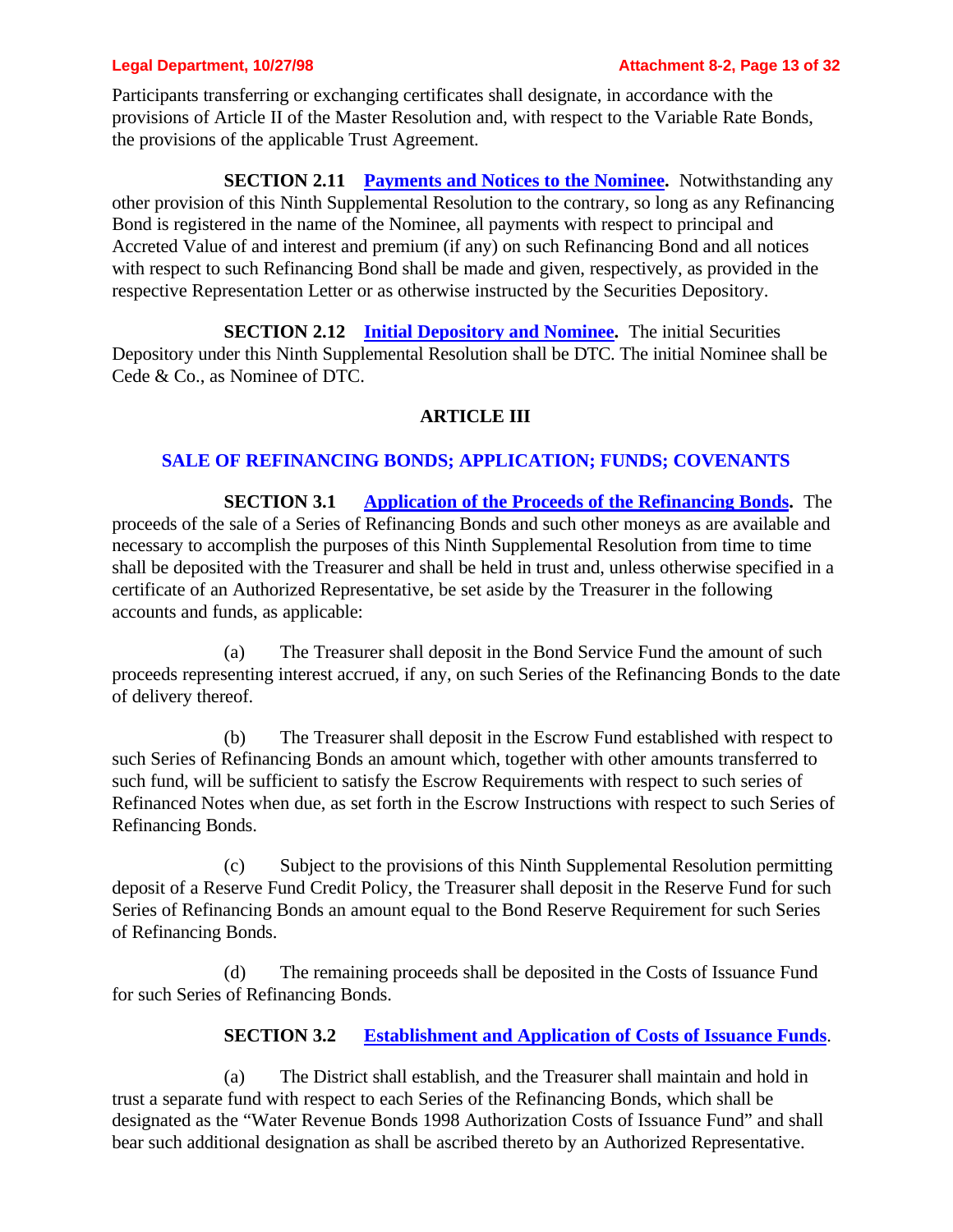### **Legal Department, 10/27/98 Attachment 8-2, Page 14 of 32**

The moneys in each such Costs of Issuance Fund shall be used and withdrawn by the Treasurer to pay Costs of Issuance incurred in connection with the issuance of the applicable Series of Refinancing Bonds. The Treasurer shall hold moneys in each such Costs of Issuance Fund uninvested until expended unless directed otherwise by a certificate of an Authorized Representative.

(b) The Treasurer shall keep a record of all payments from each Costs of Issuance Fund, which record shall state: (i) the item number of such payment; (ii) the name and address of the person to whom each such payment is due, which may be the District in the case of reimbursement for costs theretofore paid by the District; and (iii) the purpose by general classification for which each obligation to be paid was incurred.

## **SECTION 3.3 Establishment and Application of Escrow Funds**.

(a) Establishment of Escrow Funds. In connection with the issuance of a Series of Refinancing Bonds, the District shall establish a special trust fund with respect to the Notes to be refunded by such Series of Refinancing Bonds. Such special fund shall be designated as the "Water Revenue Bonds 1998 Authorization Escrow Fund" and shall bear such additional designation as shall be ascribed thereto by an Authorized Representative. Each Escrow Fund established pursuant to the terms of this Section 3.3(a) shall include such accounts as shall be necessary to accomplish the refunding of the Notes to be refunded in accordance with the terms of the Escrow Instructions for such Series of Refinancing Bonds, and shall be held by the Escrow Agent for such Series of Refinancing Bonds pursuant to the Escrow Instructions for such Series of Refinancing Bonds. Moneys in the Escrow Fund for such Series of Refinancing Bonds shall be applied solely as provided in the Escrow Instructions for such Series of Refinancing Bonds.

(b) Establishment of Escrow Instructions and Appointment of Escrow Agent. An Authorized Representative is hereby authorized and directed to execute and deliver Escrow Instructions for each Series of Refinancing Bonds, and to select and appoint the Escrow Agent for each such Series. The Escrow Agent may be any bank or trust company within or without the State of California, or both within and without said State. The selection and appointment of the Escrow Agent shall be subject to such terms and conditions, and the Escrow Instructions shall contain such terms, conditions and provisions, as such Authorized Representative, acting in his or her sole discretion, shall deem to be in the best interests of the District in providing for the refunding of all or a portion of the Notes from time to time.

The Escrow Instructions for each Series of Refinancing Bonds shall specify which Notes are to be refunded by such Series. The Notes which are specified by the Escrow Instructions for such Series of Refinancing Bonds as the Notes to be refunded by a Series of Refinancing Bonds are referred to herein as the "Refinanced Notes." The Escrow Instructions for each Series of Refinancing Bonds may provide that upon receipt of certificate from an Authorized Representative directing the Escrow Agent with respect to such Series to do so, the Escrow Agent may substitute other Federal Securities or Authorized Investments for those initially purchased for the Escrow Fund with respect to such Series only if (i) a nationally recognized firm of independent certified public accountants shall certify that the Federal Securities or Authorized Investments to be substituted, together with the Federal Securities or Authorized Investments and uninvested amounts which will continue to be held in such funds will mature at such times and in such amounts to satisfy the applicable escrow requirements when due, and (ii) the District shall have received an Opinion of Bond Counsel to the effect that the sale, transfer, redemption or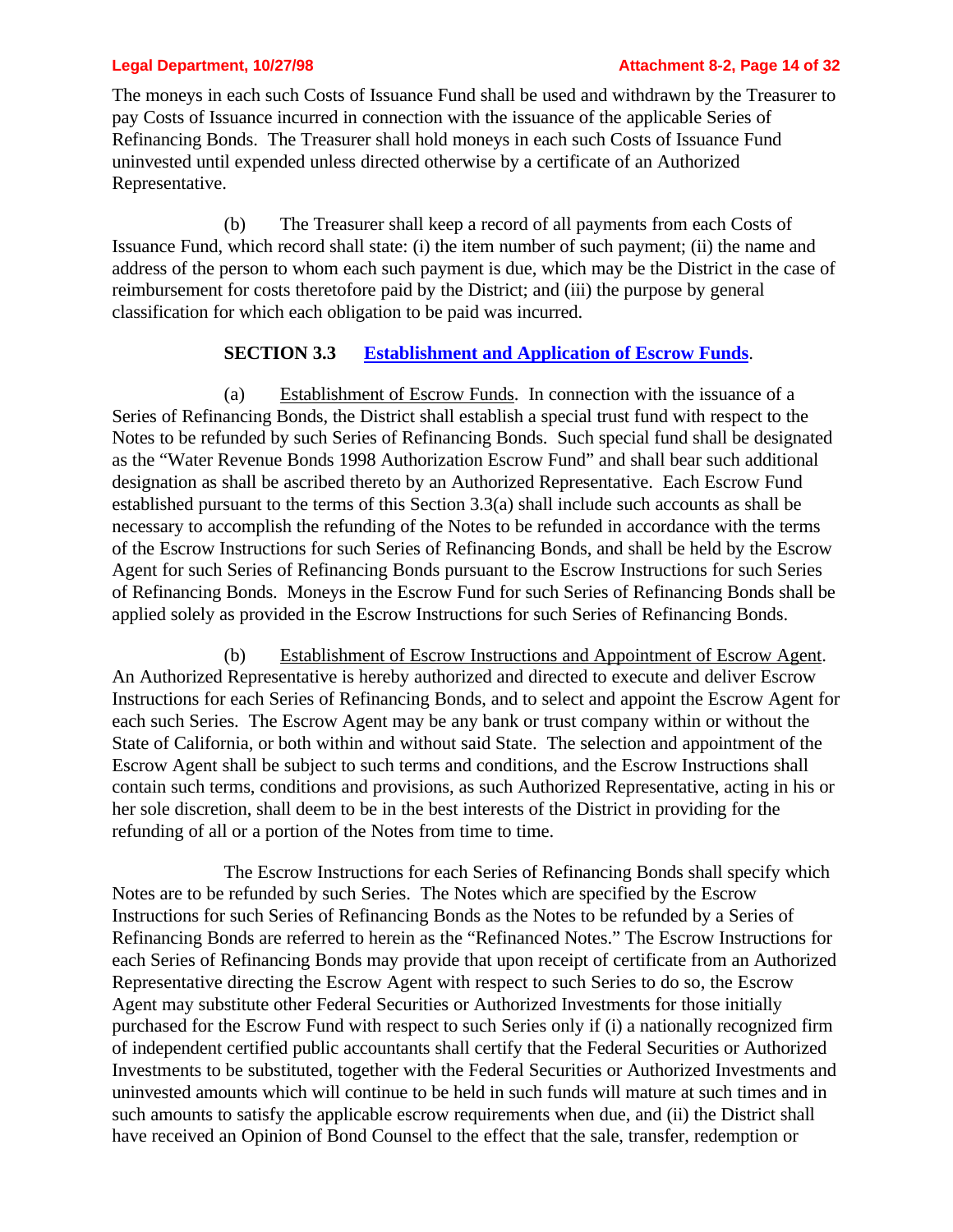other disposition and substitution of such Federal Securities or Authorized Investments does not cause interest on either the Refinanced Notes or the Refinancing Bonds to be included in gross income for purposes of federal income taxation under relevant provisions of the Code.

## **SECTION 3.4 Establishment, Pledge, Funding and Application of Reserve**

**Funds.** (a) In connection with the issuance of a Series of Refinancing Bonds pursuant to this Ninth Supplemental Resolution, the District shall establish and the Treasurer shall maintain and hold in trust a separate fund which shall be designated as the "Water Revenue Bonds 1998 Authorization Reserve Fund" and shall bear such additional designation as shall be determined by an Authorized Representative. Each Reserve Fund shall be funded as set forth in Section 3.1 hereof and applied as set forth in this Section 3.4. All amounts held by the Treasurer in the Reserve Fund established with respect to such Series of Refinancing Bonds shall be pledged to secure the payment of the principal of and interest on such Series of Refinancing Bonds in accordance with their terms.

(b) The District shall at all times maintain an amount equal to the applicable Bond Reserve Requirement in the Reserve Fund established with respect to a Series of Refinancing Bonds until such Series is discharged in accordance with the provisions of Article IX of the Master Resolution. The amount of the Bond Reserve Requirement applicable to a designated Series of Refinancing Bonds shall be set forth in the Sales Documents for such Series. In the event of any deficiency in a Reserve Fund, the Treasurer shall replenish such deficiency in accordance with the provisions of Section 5.07 of the Master Resolution.

(c) All amounts in the Reserve Fund established with respect to a Series of Refinancing Bonds shall be used and withdrawn by the Treasurer, as hereinafter provided, solely for the purpose of (i) paying principal of and interest on such Series of Refinancing Bonds in the event moneys in the Bond Service Fund established for such Series are insufficient, or (ii) for the payment of the final principal and interest payment on such Series of Refinancing Bonds. Any amounts in the Reserve Fund established with respect to a Series of Refinancing Bonds in excess of the Bond Reserve Requirement for such Series shall be transferred to the Bond Service Fund established for such Series unless otherwise specified in a Certificate of an Authorized Representative.

All Authorized Investments credited to a Reserve Fund shall be valued as of June 30 of each year (or the next preceding or succeeding Business Day, as determined by the District, if such day is not a Business Day) at their fair market value determined to the extent practical by reference to the closing bid price thereof published in The Wall Street Journal or any other financial publication or quotation service selected by the Treasurer at his or her discretion.

(d) Notwithstanding anything herein or in Section 3.1(c) to the contrary, at the option of the District amounts required to be held in a Reserve Fund may be substituted, in whole or in part, by the deposit with the Fiscal Agent of a Reserve Fund Credit Policy in a stated amount equal to the amounts so substituted, provided that prior to the substitution of such Reserve Fund Credit Policy, the Rating Agencies shall have been notified of such proposed substitution and the substitution shall not result in a downgrading or withdrawal of any rating of such Reserve Fund then in effect by the Rating Agencies. Any such substituted moneys shall be applied as provided in a Certificate of an Authorized Representative.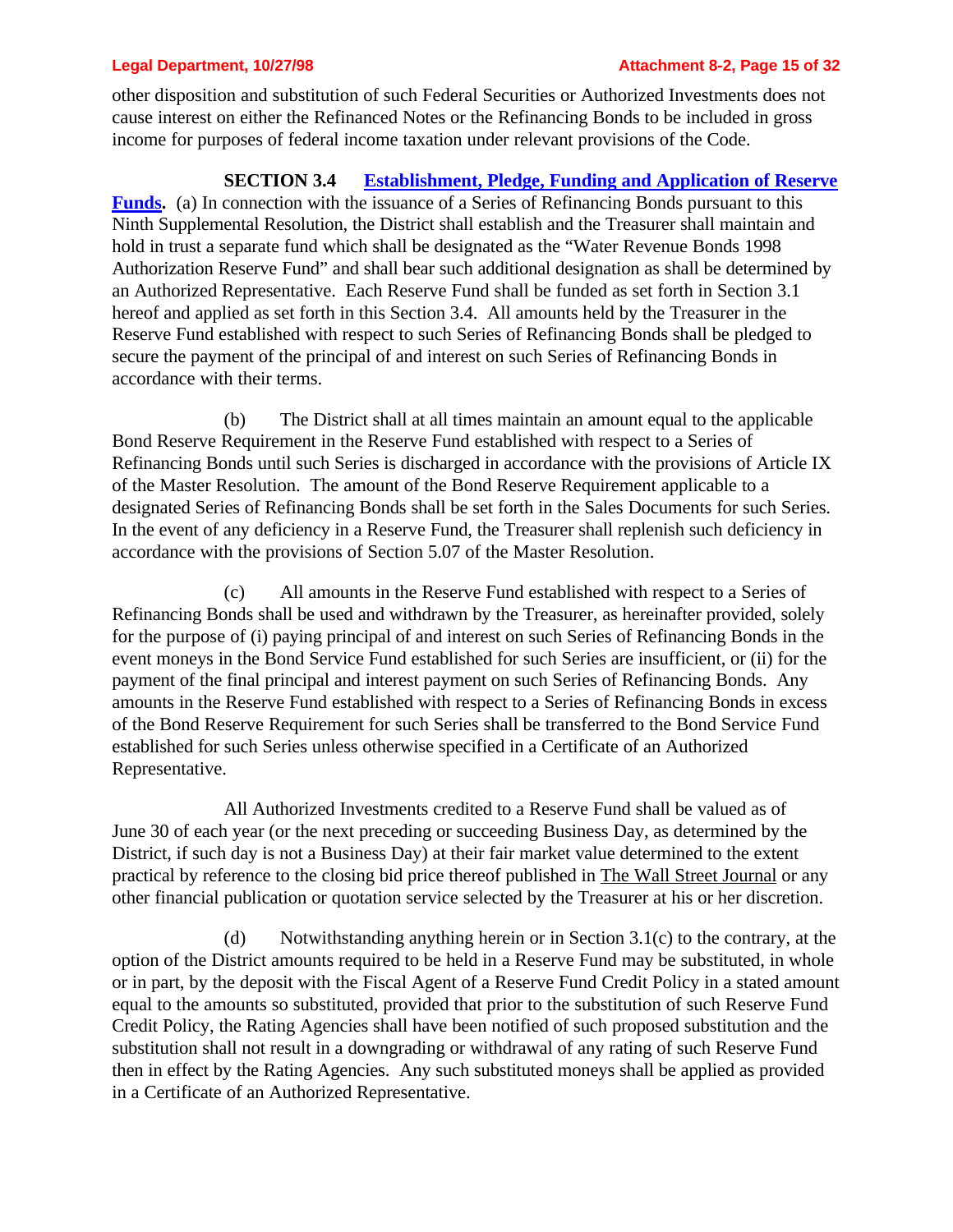So long as a Reserve Fund Credit Policy shall be in force and effect with respect to such Series of Refinancing Bonds, any deposits required to be made with respect to the applicable Reserve Fund pursuant to Section 5.07 of the Master Resolution shall include any amounts due to the provider of such Reserve Fund Credit Policy resulting from a draw on such Reserve Fund Credit Policy (which amounts shall constitute a "deficiency" or "withdrawal" from the applicable Reserve Fund within the meaning of Section 5.07 of the Master Resolution). Any such amounts shall be paid to the provider of such Reserve Fund Credit Policy as provided in such Reserve Fund Credit Policy or any related agreement.

**SECTION 3.5 Establishment and Application of Excess Earnings Funds.** To ensure proper compliance with the tax covenants contained in Section 3.6 hereof, the District shall establish and the Treasurer shall maintain a fund for each Series of Refinancing Bonds issued hereunder, which fund shall be separate from any other fund or account established and maintained hereunder or under the Master Resolution and shall be designated as the "Water Revenue Bonds 1998 Authorization Excess Earnings Fund" and shall bear such additional designation as shall be ascribed thereto by an Authorized Representative. All money at any time deposited in the Excess Earnings Fund with respect to a Series of Refinancing Bonds in accordance with the provisions of the Tax and Nonarbitrage Certificate applicable to such Series shall be held by the Treasurer for the account of the District in trust for payment to the federal government of the United States of America, and neither the District nor the Owner of any bonds of such Series of Refinancing Bonds shall have any rights in or claim to such money. All amounts deposited into or on deposit in any such Excess Earnings Fund shall be governed by this Ninth Supplemental Resolution and by the applicable Tax and Nonarbitrage Certificate. The Treasurer shall invest all amounts held in any such Excess Earnings Fund in accordance with the applicable Tax and Nonarbitrage Certificate. Money shall not be transferred from the Excess Earnings Fund established for a Series of Refinancing Bonds except in accordance with the Tax and Nonarbitrage Certificate with respect to such Series.

**SECTION 3.6** Tax Covenants. In order to maintain the exclusion from gross income of the interest on the Refinancing Bonds for federal income tax purposes, the District covenants to comply with each applicable requirement of Section 103 and Sections 141 through 150 of the Code and the District agrees to comply with the covenants contained in, and the instructions given pursuant to, each Tax and Nonarbitrage Certificate which by this reference is incorporated herein, as a source of guidance for compliance with such provisions.

Notwithstanding any other provisions of the Master Resolution or this Ninth Supplemental Resolution to the contrary, upon the District's failure to observe, or refusal to comply with, the foregoing covenant, no Person other than the Owners of the Refinancing Bonds shall be entitled to exercise any right or remedy provided to the Owners under the Master Resolution or this Ninth Supplemental Resolution on the basis of the District's failure to observe, or refusal to comply with, such covenant.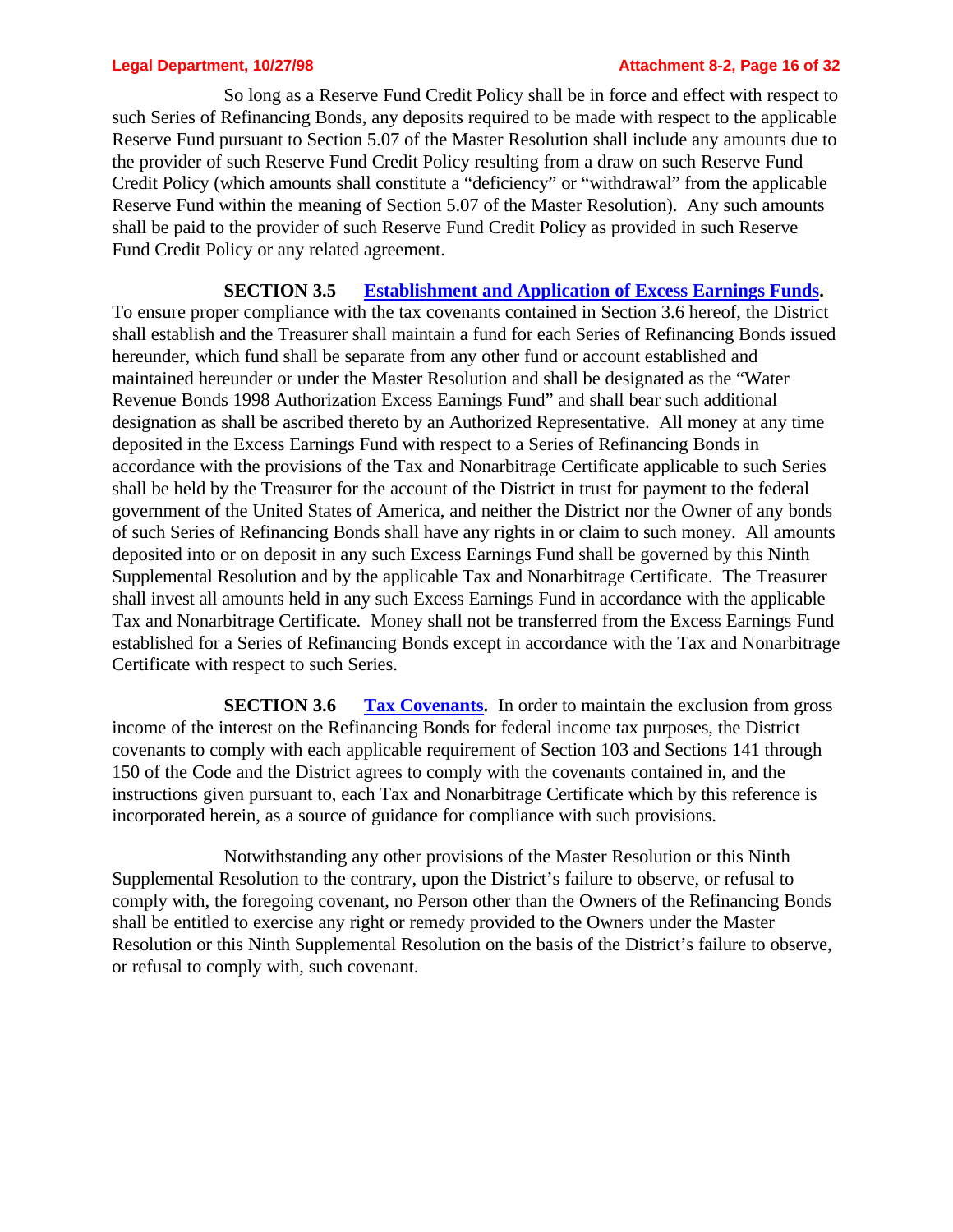### **Legal Department, 10/27/98 Attachment 8-2, Page 17 of 32**

**SECTION 3.7 Establishment and Application of Additional Funds With Respect to Refinancing Bonds.** In addition to the Funds established pursuant to the Master Resolution and this Ninth Supplemental Resolution, there shall be established and maintained such additional funds and/or accounts as shall be set forth in the Trust Agreement, if any, with respect to (i) the purchase and remarketing of the Variable Rate Bonds and (ii) the payments to be made by the District under any interest rate swap agreement or agreements entered into by the District pursuant to Section 5.3 herein.

### **ARTICLE IV**

### **FISCAL AGENT AND PAYING AGENT**

**SECTION 4.1 Fiscal Agent and Paying Agent .** The Treasurer is hereby appointed as Fiscal Agent with respect to the Refinancing Bonds. In addition, with respect to a Series of Variable Rate Bonds, if any, an Authorized Representative shall appoint a Paying Agent, which shall have such duties as shall be set forth in the respective Trust Agreement.

### **ARTICLE V**

### **APPROVAL OF SALES DOCUMENTS**

**SECTION 5.1 Ad Hoc Committee.** The Chairman of the Board, or in the event of a vacancy, the Acting Chairman of the Board, the Chairman of the Budget and Finance Committee of the Board (or in the event the Budget and Finance Committee is renamed, dissolved, or reorganized, such other committee of the Board which shall have substantially all of the duties of the Budget and Finance Committee prior to such renaming, dissolution, or reorganization), or in the event of a vacancy, the Acting Chairman of the Budget and Finance Committee of the Board (or in the event the Budget and Finance Committee is renamed, dissolved, or reorganized, such other committee of the Board which shall have substantially all of the duties of the Budget and Finance Committee prior to such renaming, dissolution, or reorganization), and the General Manager or his or her designee, or in the event of a vacancy, the Acting General Manager or his or her designee, acting jointly, are hereby constituted an ad hoc committee (the "Ad Hoc Committee").

**SECTION 5.2 Approval of Sales Documents.** The Ad Hoc Committee is authorized and directed to determine on behalf of the District the aggregate principal amount, terms and conditions of each Series of Refinancing Bonds, and the terms and conditions of the sale of each Series of Refinancing Bonds at either a private sale to one or more purchasers or a competitive sale. The Ad Hoc Committee is hereby empowered to establish on behalf of the District such aggregate principal amount, terms and conditions of each Series of Refinancing Bonds, and of the sale of each Series of Refinancing Bonds to the Underwriters, as the members of the Ad Hoc Committee shall agree upon in their sole discretion as being in the best interests of the District, subject only to the provisions of the Act and of this Ninth Supplemental Resolution, and shall be so empowered solely to implement the fundamental policies established by this Ninth Supplemental Resolution in a manner that is most advantageous to the District, and to deem the official statement relating to each Series of Refinancing Bonds as being final within the meaning of Rule 15c2-12 promulgated under the Securities Exchange Act of 1934, as amended. Such aggregate principal amount, terms and conditions of each Series of Refinancing Bonds and their sale shall be set forth in the Sales Documents with respect to such Series of Refinancing Bonds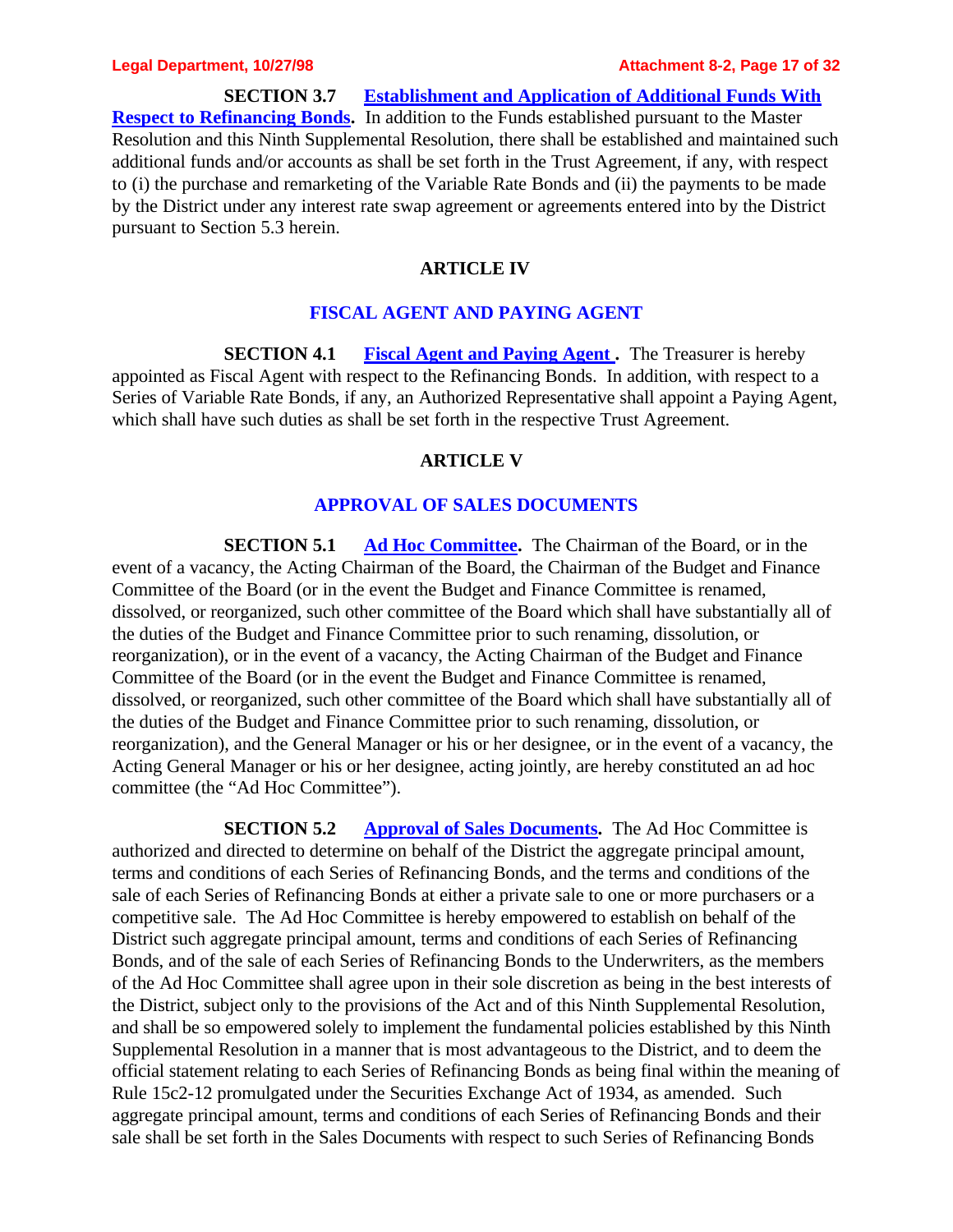and, with respect to Variable Rate Bonds of a Series, if any, in the respective Trust Agreement. Such terms and conditions as so set forth, together with the other terms and conditions of each Series of Refinancing Bonds set forth in this Ninth Supplemental Resolution, shall, upon execution and delivery of the Sales Documents with respect to such Series and, if any, the Trust Agreement, by the Ad Hoc Committee, or its designee, on behalf of the District, be all the terms and conditions of each Series of Refinancing Bonds, as if all such terms and conditions were fully set forth in this Ninth Supplemental Resolution.

The provisions of the Sales Documents, and the Trust Agreement if any, pertaining to the terms of each Series of Refinancing Bonds are hereby incorporated by reference into this Ninth Supplemental Resolution with the same force and effect as if set forth herein.

The Board hereby finds and determines that the interests of the District and the public interest and necessity require that the provisions of Section 225 and of Section 226 of the Act be waived.

Each Series of Refinancing Bonds may be sold pursuant to the applicable Sales Documents at a discount not to exceed one percent (1%) (excluding original issue discount, if any). In addition, in no event may the true interest cost for any Series of Refinancing Bonds exceed six percent (6%).

**SECTION 5.3 Interest Rate Swap Agreements.** The Ad Hoc Committee is hereby authorized to negotiate and execute on behalf of the District an interest rate swap agreement or agreements or similar contracts, if any, including without limitation, interest rate floors or caps, options, puts or calls to hedge payment, rate, spread or similar exposure with respect to a Series of Refinancing Bonds upon such terms and conditions as the Ad Hoc Committee shall determine to be in the best interests of the District.

**SECTION 5.4 Further Action.** The Chairman of the Board, the General Manager and Director of Finance of the District shall be and each of them is hereby authorized, empowered and directed to execute such other documents in addition to those enumerated herein and take such other actions as they deem necessary or advisable in order to carry out and perform the purposes of this Ninth Supplemental Resolution. Without limitation of the foregoing, the General Counsel of the District is hereby authorized, empowered and directed, without the necessity of any further Board action or approval, to amend and supplement Section 5200 of Division V of Chapter 2 of The Metropolitan Water District Administrative Code to provide for the establishment of the funds created hereunder and under any Supplemental Resolution previously adopted by the Board with respect to the issuance of its water revenue bonds.

## **ARTICLE VI**

## **UNDERTAKINGS**

**SECTION 6.1 Municipal Securities Disclosure**. The District hereby agrees to provide or cause to be provided certain annual financial information and notices of certain material events with respect to each Series of Refinancing Bonds in accordance with the terms of the Continuing Disclosure Certificate delivered by the District in connection with such Series of Refinancing Bonds.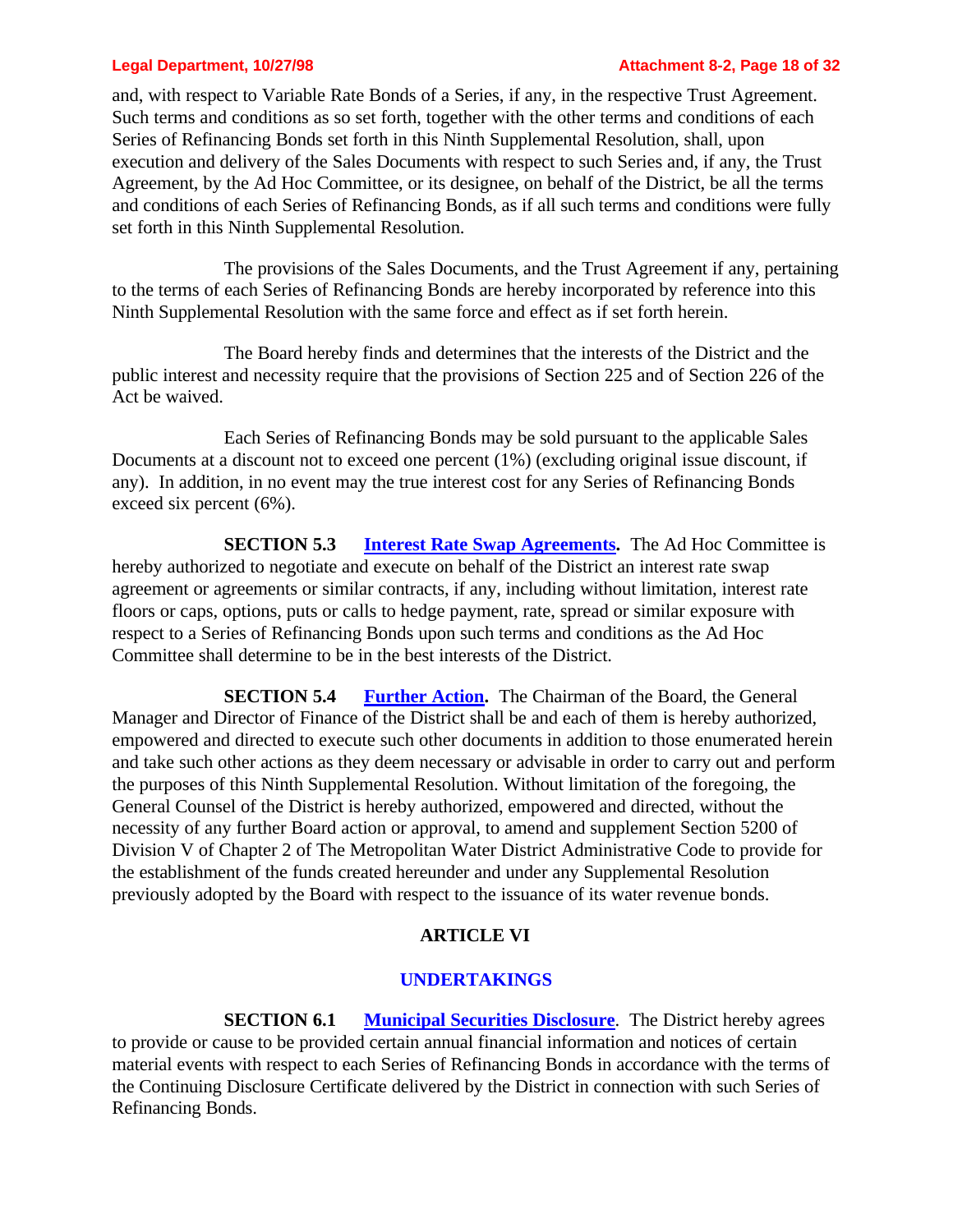**SECTION 6.2 Default**. A default under this Article VI shall not be deemed an Event of Default under the Master Resolution. The sole remedy under this Article VI in the event of any failure of the District to comply with this Article VI shall be an action to compel performance, and no person or entity shall be entitled to recover monetary damages hereunder under any circumstances.

**SECTION 6.3 Amendment**. This Article VI may be amended, supplemented, modified or deleted, from time to time and at any time, as the District may determine without the consent of any Owner of the Refinancing Bonds.

## **ARTICLE VII**

### **MISCELLANEOUS**

### **SECTION 7.1 Refinancing Bonds Subject to the Master Resolution.**

Except as expressly provided in this Ninth Supplemental Resolution, every term and condition contained in the Master Resolution shall apply to this Ninth Supplemental Resolution and to the Refinancing Bonds with the same force and effect as if it were herein set forth at length, with such omissions, variations and modifications thereof as may be appropriate to make the same conform to this Ninth Supplemental Resolution. The Master Resolution, as amended and supplemented by this Ninth Supplemental Resolution, is in all respects ratified and approved.

**SECTION 7.2 Severability of Invalid Provisions.** If any one or more of the provisions contained in this Ninth Supplemental Resolution or in the Refinancing Bonds shall for any reason be held to be invalid, illegal or unenforceable in any respect, then such provision or provisions shall be deemed severable from the remaining provisions contained in this Ninth Supplemental Resolution and such invalidity, illegality or unenforceability shall not affect any other provision of this Ninth Supplemental Resolution, and this Ninth Supplemental Resolution shall be construed as if such invalid or illegal or unenforceable provision had never been contained herein. The District hereby declares that it would have adopted this Ninth Supplemental Resolution and each and every other Section, paragraph, sentence, clause or phrase hereof and authorized the issuance of the Refinancing Bonds pursuant thereto irrespective of the fact that any one or more Sections, paragraphs, sentences, clauses or phrases of this Ninth Supplemental Resolution may be held illegal, invalid or unenforceable.

### **SECTION 7.3 Article and Section Headings and References;**

Interpretation. The headings or titles of the several Articles and Sections hereof shall be solely for convenience of reference and shall not affect the meaning, construction or effect of this Ninth Supplemental Resolution.

All references herein to "Article," "Sections" and other subdivisions are to the corresponding Articles, Sections or subdivisions of this Ninth Supplemental Resolution; the words "herein," "hereof," "hereby," "hereunder" and other words of similar import refer to this Ninth Supplemental Resolution as a whole and not to any particular Article, Section or subdivision hereof; and words of the masculine gender shall mean and include words of the feminine and neuter genders.

**SECTION 7.4 Governing Law.** This Ninth Supplemental Resolution shall be construed and governed in accordance with the laws of the State of California.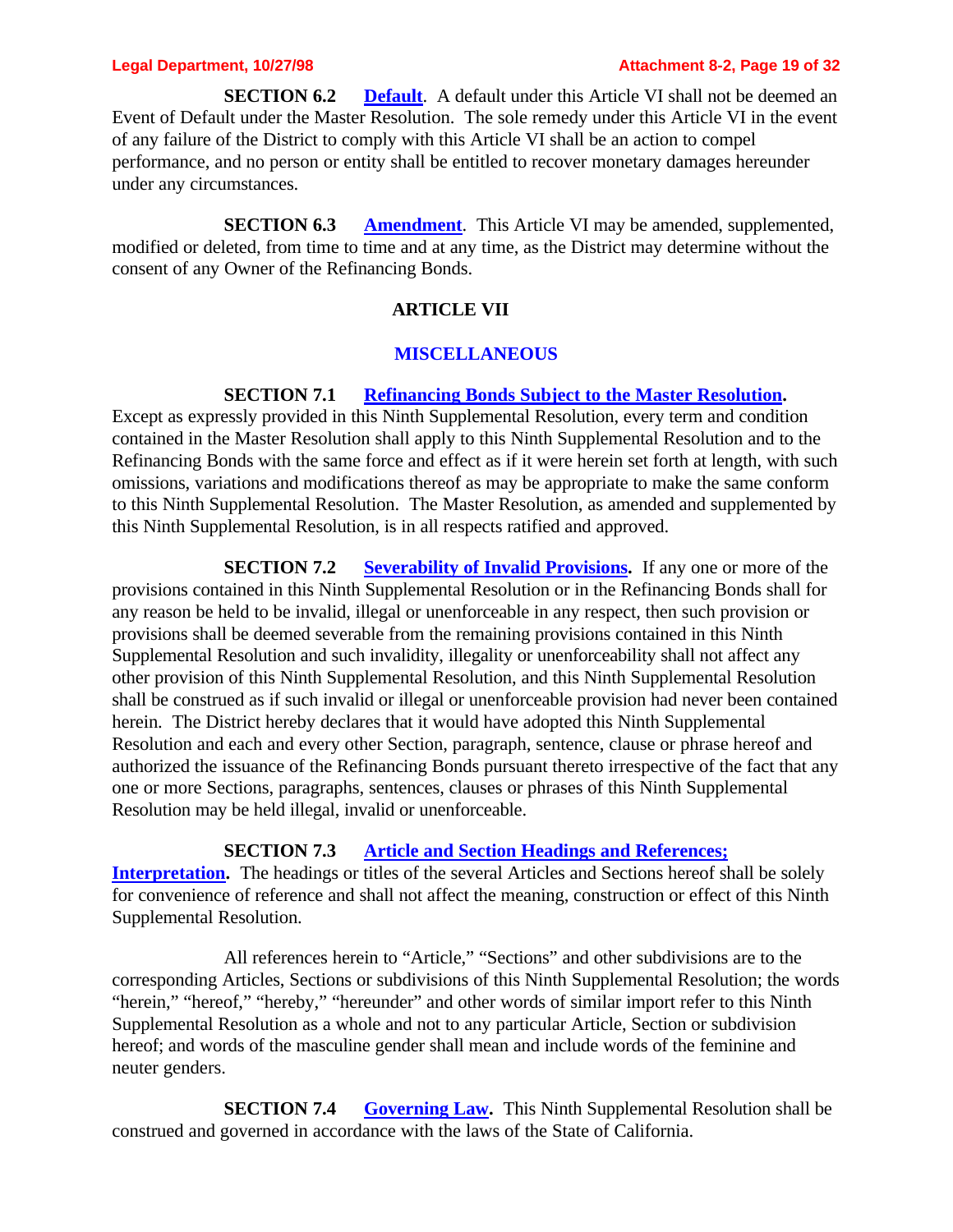## **Legal Department, 10/27/98 Attachment 8-2, Page 20 of 32**

**I HEREBY CERTIFY** that the foregoing is a full, true and correct copy of a Resolution adopted by a two-thirds (2/3) vote of the total vote of the Board of Directors of The Metropolitan Water District of Southern California at its regular meeting held on November 10, 1998.

> Executive Secretary The Metropolitan Water District of Southern California

\_\_\_\_\_\_\_\_\_\_\_\_\_\_\_\_\_\_\_\_\_\_\_\_\_\_\_\_\_\_\_\_\_\_\_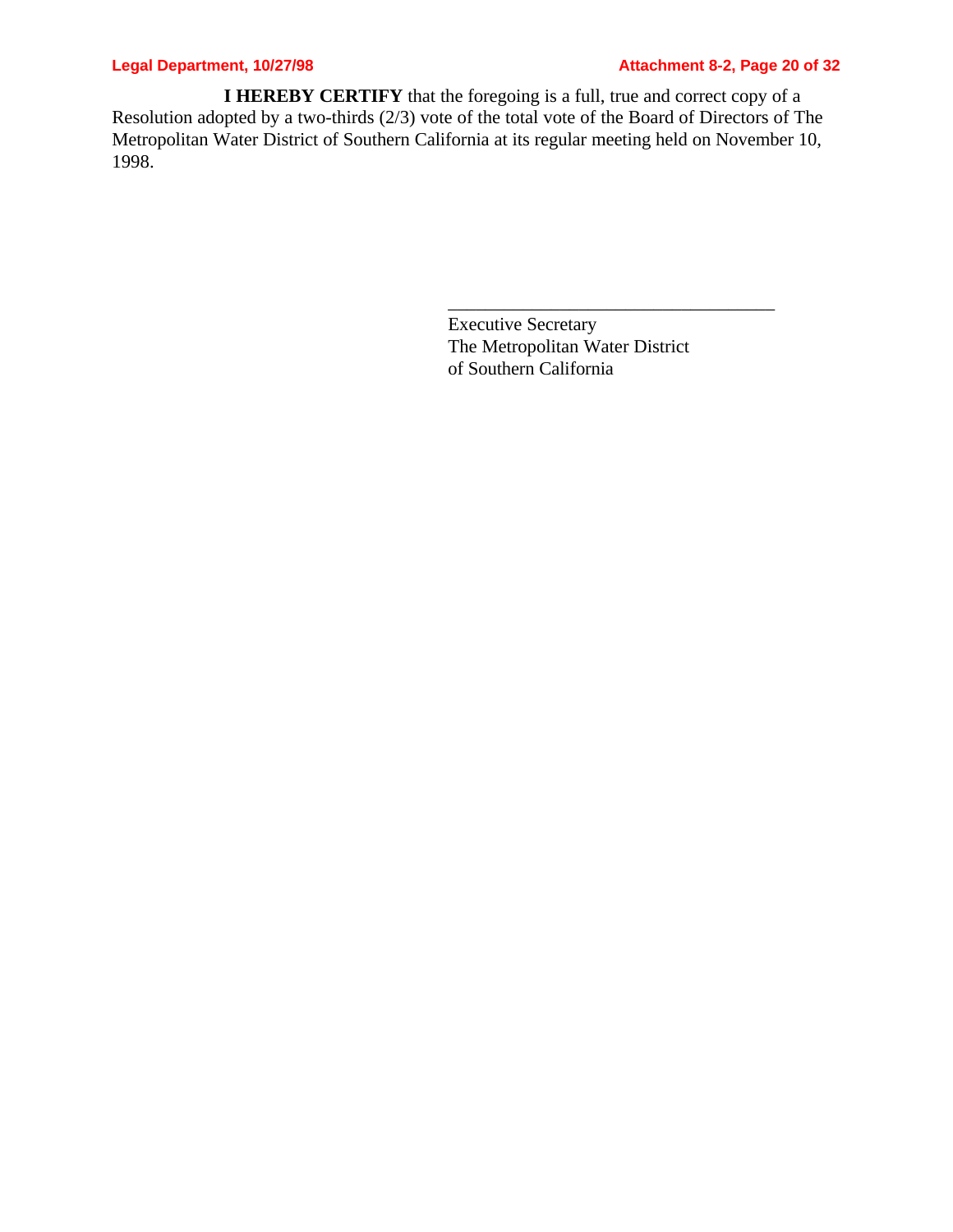**EXHIBIT A-1**

## **FORM OF REFINANCING CURRENT INTEREST BOND (FIXED RATE BOND)**

## **UNITED STATES OF AMERICA**

**No. \_\_\_\_\_\_\_\_\_\_\_ \$ \_\_\_\_\_\_\_\_\_\_\_**

## **THE METROPOLITAN WATER DISTRICT**

## **OF SOUTHERN CALIFORNIA**

## **WATER REVENUE BOND, 1998 AUTHORIZATION [ADDITIONAL DESIGNATION]**

UNLESS THIS BOND IS PRESENTED BY AN AUTHORIZED REPRESENTATIVE OF THE SECURITIES DEPOSITORY (AS DEFINED IN THE MASTER RESOLUTION) TO THE FISCAL AGENT FOR REGISTRATION OF TRANSFER, EXCHANGE, OR PAYMENT, AND ANY BOND ISSUED IS REGISTERED IN THE NAME OF CEDE & CO. OR IN SUCH OTHER NAME AS IS REQUESTED BY AN AUTHORIZED REPRESENTATIVE OF THE SECURITIES DEPOSITORY (AND ANY PAYMENT IS MADE TO CEDE & CO. OR TO SUCH OTHER ENTITY AS IS REQUESTED BY AN AUTHORIZED REPRESENTATIVE OF THE SECURITIES DEPOSITORY), ANY TRANSFER, PLEDGE, OR OTHER USE HEREOF FOR VALUE OR OTHERWISE BY OR TO ANY PERSON IS WRONGFUL INASMUCH AS THE REGISTERED OWNER HEREOF, CEDE & CO., HAS AN INTEREST HEREIN.

INTEREST RATE MATURITY DATE ORIGINAL ISSUE DATE CUSIP#

 $\frac{9}{6}$ 

REGISTERED OWNER: \*\*\*\*\*\*\*\*\*\*\*\*\*CEDE & CO.\*\*\*\*\*\*\*\*\*\*\*\*\*\*\*\*\*\*\*\*

PRINCIPAL AMOUNT:

THE METROPOLITAN WATER DISTRICT OF SOUTHERN CALIFORNIA, FOR VALUE RECEIVED, hereby promises to pay, solely from Net Operating Revenues, as hereinafter provided, to the registered owner named above, or registered assigns, on the maturity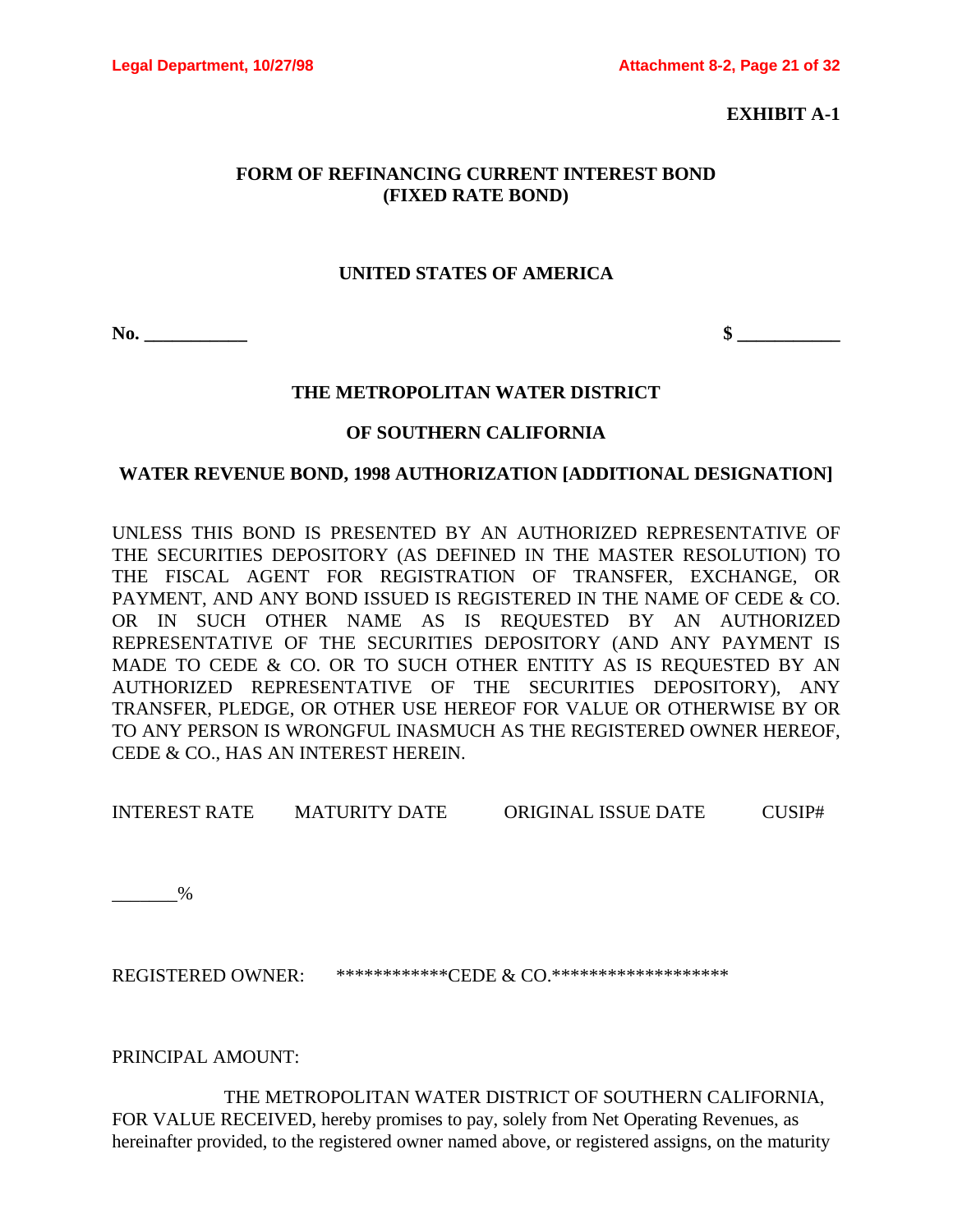### **Legal Department, 10/27/98 Attachment 8-2, Page 22 of 32**

date set forth above, unless redeemed prior thereto as hereinafter provided, the principal amount set forth above, and to pay interest (calculated on the basis of a 360-day year consisting of twelve 30-day months) on such principal amount from the interest payment date before the date of authentication hereof (unless this Bond is authenticated during the period after a record date but on or before the next interest payment date, in which event this Bond shall bear interest from that interest payment date, or unless this Bond is authenticated prior to the first record date, in which event this Bond shall bear interest from 1, 199, or unless at the time of authentication interest is in default, in which event it shall bear interest from the interest payment date to which interest has been paid or provided for), semi-annually on January 1 and July 1 of each year, commencing 1, 199 at the interest rate set forth above, until the principal amount hereof is paid or made available for payment. For so long as the Treasurer of the District is the Fiscal Agent (the "Fiscal Agent"), the principal of this Bond is payable to the registered holder hereof in lawful money of the United States of America upon presentation and surrender of this Bond at the corporate office of the Treasurer of the District. Interest on this Bond shall be paid by check or draft of the Fiscal Agent mailed by first class mail to the registered holder hereof as of the close of business on the 15th day of the month immediately preceding an interest payment date (a "record date") at such registered holder's address as it appears on the registration books maintained by the Fiscal Agent, except that a registered holder of \$1,000,000 or more in principal amount of the Bonds may be paid interest by wire transfer to an account in the United States if such registered owner makes a written request of the Fiscal Agent at least 30 days preceding any interest payment date specifying the wire transfer instructions for such registered owner. Such notice may provide that it will remain in effect for later interest payments until changed or revoked by another written notice.

This Bond is one of a duly authorized issue of "The Metropolitan Water District of Southern California Water Revenue Bonds, 1998 Authorization, [Additional Designation], (the "Bonds") issued in the aggregate principal amount of \$\_\_\_\_\_\_\_\_\_\_ pursuant to the Metropolitan Water District Act, California Statutes 1969, Chapter 209, as amended and supplemented (the "Act"), Resolution 8329 of the District adopted on July 9, 1991 (as heretofore amended and supplemented, the "Master Resolution") and Resolution \_\_\_\_\_\_ of the District adopted on \_\_\_\_\_\_\_\_\_\_\_, 1998 (the "Ninth Supplemental Resolution"; the Master Resolution as supplemented by the Ninth Supplemental Resolution is referred to herein as the "Resolution"). Reference is hereby made to the Master Resolution, the Ninth Supplemental Resolution and to the Act for a description of the terms on which the Bonds are issued and to be issued, the provisions with regard to the nature and extent of the Net Operating Revenues (as defined in the Master Resolution), and all of the terms of the Resolution and the Act are hereby incorporated herein and constitute a contract between the District and the registered owner from time to time of this Bond, and by acceptance hereof the registered holder of this Bond assents to said terms and conditions. The Resolution is adopted under, and this Bond is issued under, and all are to be construed in accordance with, the laws of the State of California.

This Bond is a special limited obligation of the District payable from and secured by a pledge of and a lien and charge upon the Net Operating Revenues on a parity with all Bonds and all other debt issued or incurred and payable from Net Operating Revenues on a parity with the Bonds. The principal of, premium (if any) and interest on this Bond is not a debt of the District, nor a legal or equitable pledge, charge, lien or encumbrance upon any of its property or upon any of its income, receipts or revenues, except the Net Operating Revenues. The general fund of the District is not liable for the payment of the Bonds or their interest, nor is the credit or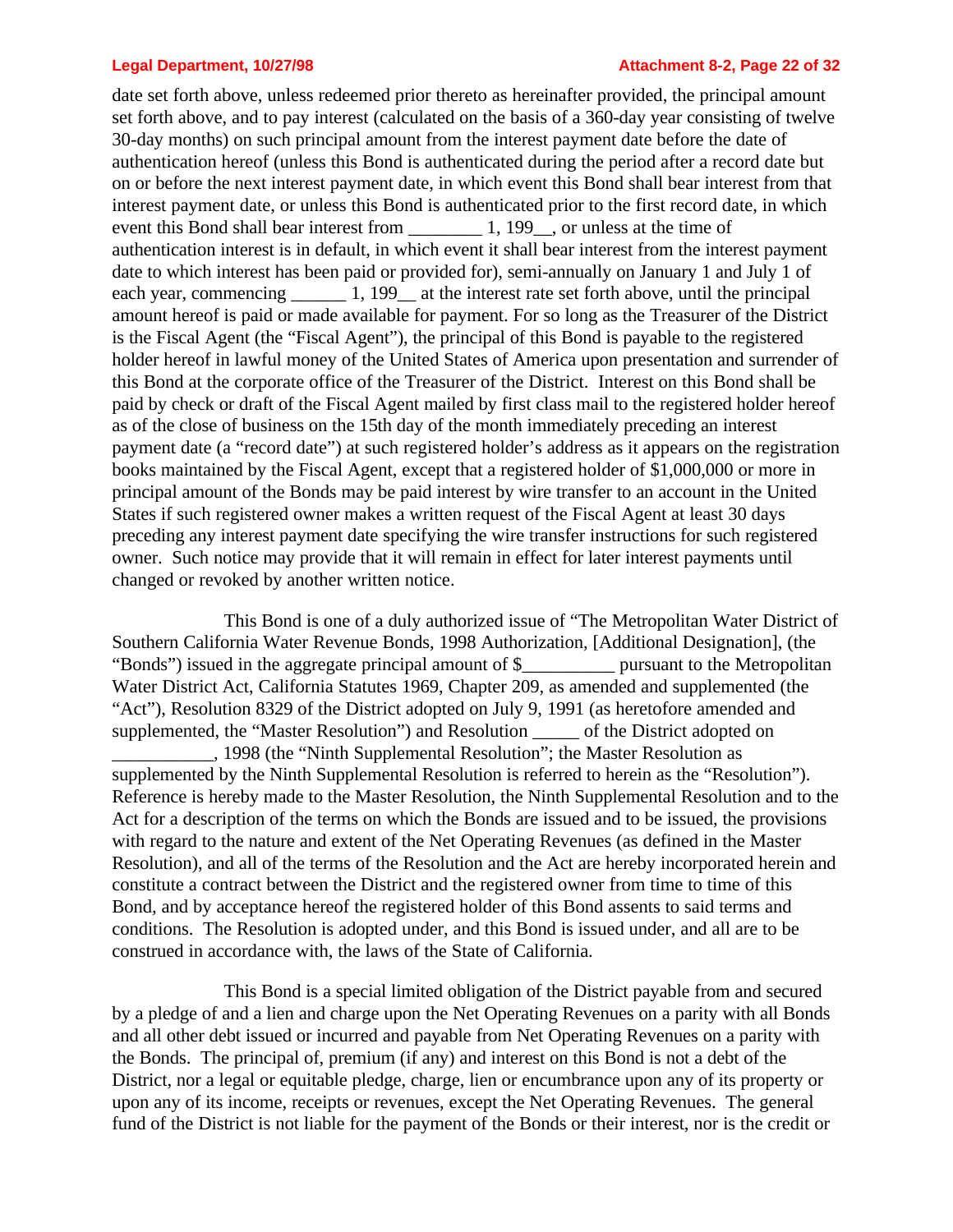the taxing power of the District or the forfeiture of any of its property for the payment of the Bonds or any interest hereon. The Bonds are payable as to both principal and interest exclusively from the Net Operating Revenues and other funds pledged under the Master Resolution and the Ninth Supplemental Resolution.

The Bonds are payable as to both principal and interest exclusively from the Net Operating Revenues and other funds pledged under the Master Resolution and the Ninth Supplemental Resolution.

This Bond is one of the Current Interest Bonds described in the Resolution.

## [Redemption provisions to be inserted]

This Bond may be transferred without charge upon the registration books required to be kept by the Fiscal Agent, by the person in whose name it is registered, in person or by his duly authorized attorney, upon surrender of this Bond for cancellation, accompanied by delivery of a written instrument of transfer, duly executed in a form approved by the Fiscal Agent. Whenever any Bond is surrendered for transfer, the District shall execute and the Fiscal Agent shall authenticate and deliver a new Bond or Bonds, of the same tenor and maturity and for a like aggregate principal amount. This Bond may be exchanged without charge at the office of the Fiscal Agent in Los Angeles, California for Bonds of authorized denominations having the same aggregate principal amount, tenor and maturity. The Fiscal Agent need not transfer registration or exchange any Bond later than 15 days prior to the date of selection of Bonds for redemption or any portion thereof for redemption. The Fiscal Agent may require the holder of any Bond requesting transfer of registration or exchange to pay any tax or other governmental charge required to be paid with respect to such transfer of registration or exchange.

The rights and obligations of the District, the Fiscal Agent and of the owners of the Bonds may be modified or amended from time to time in the manner, to the extent and upon the terms provided in the Resolution, provided that no such modification or amendment shall extend the fixed maturity of this Bond, or reduce the amount of principal hereof, or extend the time of payment, or reduce the rate of interest hereon, or extend the time of payment of interest hereon, without the consent of the owner hereof, or (b) reduce the percent of Bonds the consent of the holders of which is required to effect any such modification or amendment, or permit the creation of any lien on the Net Operating Revenues and other assets pledged under the Resolution prior to or on a parity with the lien created by the Resolution, or deprive the holders of the Bonds of the lien created by the Resolution on such Net Operating Revenues and other assets, without the consent of the holders of all of the Bonds then outstanding.

This Bond shall not be entitled to any benefit under the Resolution, or become valid or obligatory for any purpose, until the certificate of authentication and registration hereon endorsed shall have been executed and dated by the Fiscal Agent.

It is hereby certified and recited that any and all acts, conditions and things required to exist, to have happened and to have been performed precedent to and in the issuance of this Bond to exist, have happened, and have been performed in due time, form and manner as required by the Constitution and laws of the State of California and that this Bond, together with all other indebtedness of the District, does not exceed any limit prescribed by the Constitution and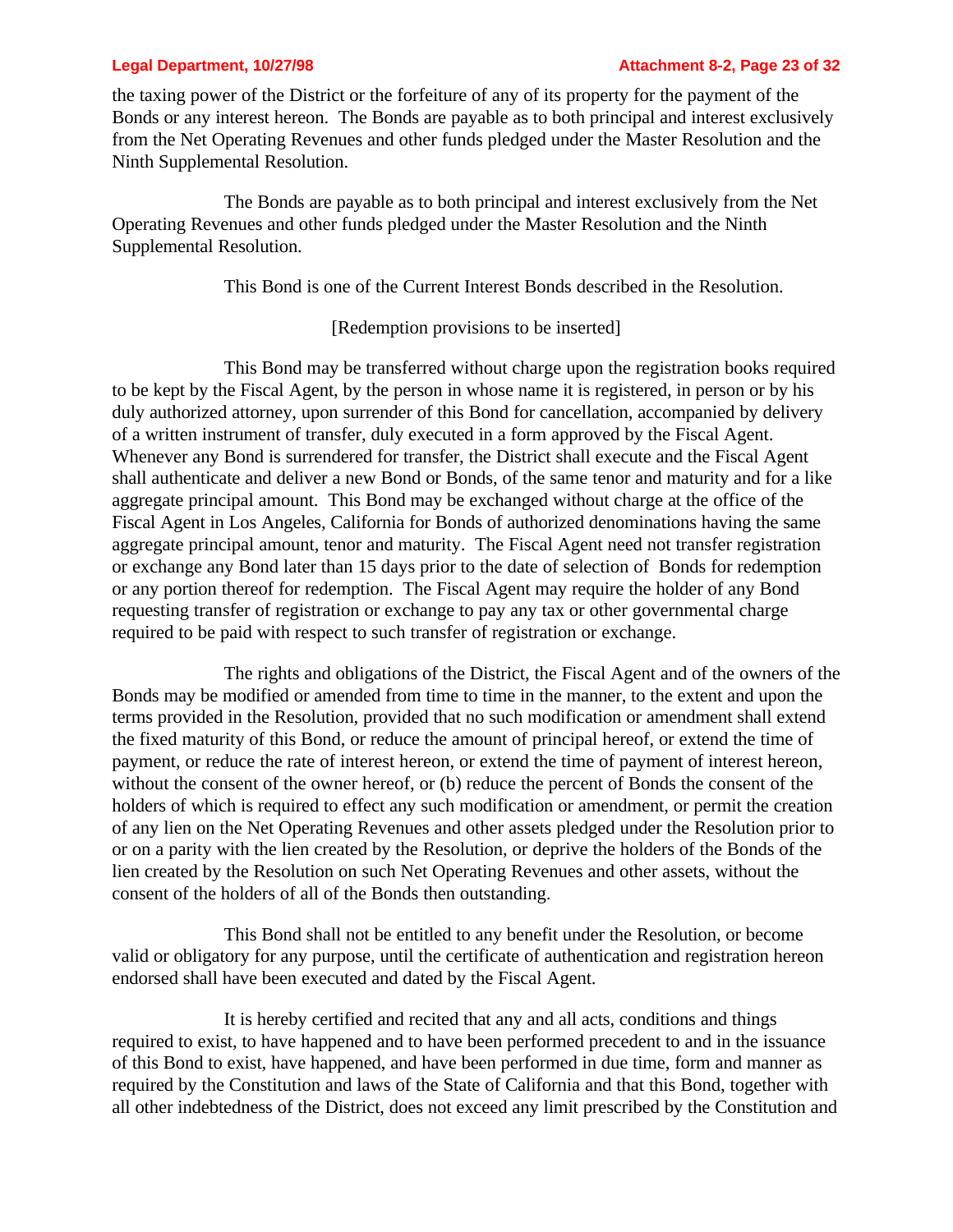laws of the State of California and the Act and is not in excess of the amount of Bonds permitted to be issued under the Resolution.

IN WITNESS WHEREOF, the District has caused this Bond to be signed by the Chairman of the Board of Directors and the Secretary of the Board of Directors of the District by their facsimile signatures, signed by the Controller of the District by his manual signature, and sealed with the facsimile corporate seal of said District as of the Original Issue Date specified above.

> Chairman of the Board of Directors, The Metropolitan Water District of Southern California

\_\_\_\_\_\_\_\_\_\_\_\_\_\_\_\_\_\_\_\_\_\_\_\_\_\_\_\_\_\_\_\_\_\_\_

COUNTERSIGNED \_\_\_\_\_\_\_\_\_\_\_\_\_\_\_\_\_\_\_\_\_\_\_\_\_\_\_\_\_\_\_\_\_\_\_

Secretary of the Board of Directors, The Metropolitan Water District of Southern California

Controller of The Metropolitan Water District of Southern California

\_\_\_\_\_\_\_\_\_\_\_\_\_\_\_\_\_\_\_\_\_\_\_\_\_\_\_\_\_\_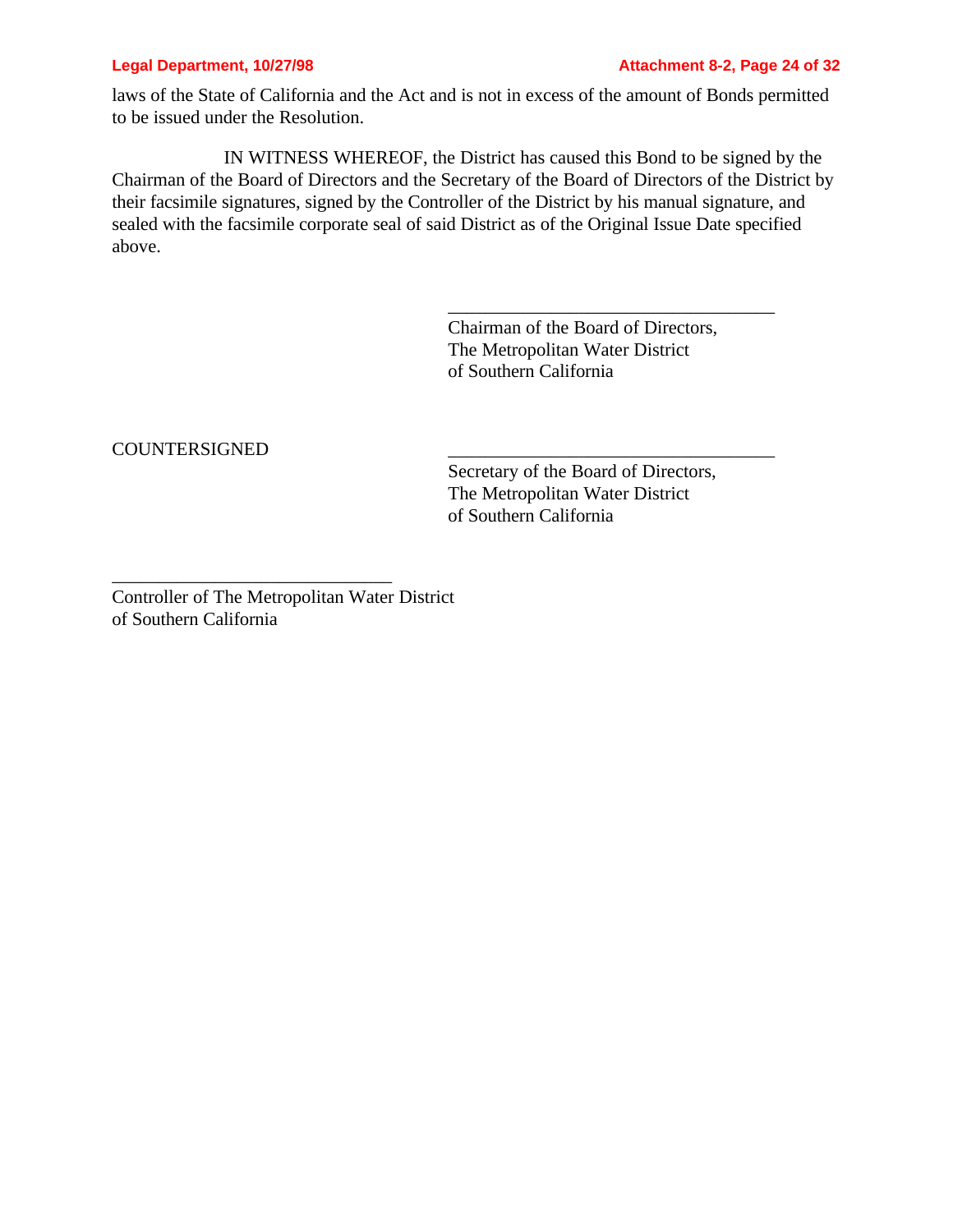## **FISCAL AGENT'S CERTIFICATE OF AUTHENTICATION**

## **AND REGISTRATION**

This Bond is one of The Metropolitan Water District of Southern California Water Revenue Bonds, 1998 Authorization [Additional Designation] delivered pursuant to the within mentioned Master Resolution and Ninth Supplemental Resolution.

> Treasurer of The Metropolitan Water District of Southern California, as Fiscal Agent

By \_\_\_\_\_\_\_\_\_\_\_\_\_\_\_\_\_\_\_\_\_\_\_\_\_\_\_\_\_\_\_\_

Authorized Signature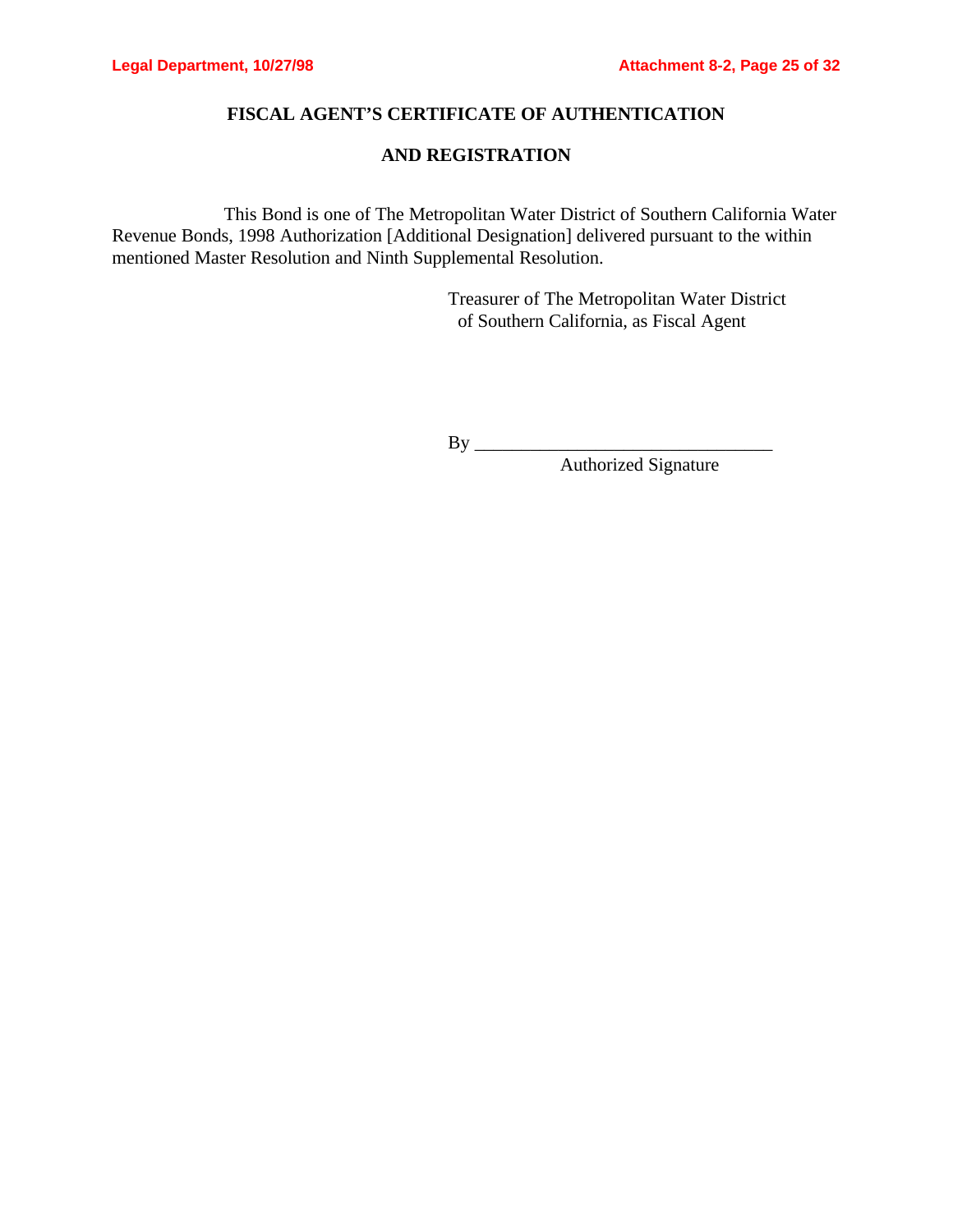\_\_\_\_\_\_\_\_\_\_\_\_\_\_\_\_\_\_\_\_\_\_\_\_\_\_\_\_\_\_\_\_\_\_\_\_\_\_\_\_\_\_\_\_\_\_\_\_\_\_\_\_\_\_\_\_\_\_\_\_\_\_\_\_\_\_\_\_ attorney, to

### **ASSIGNMENT**

The following abbreviations, when used in the inscription on the face of the withinmentioned Bond and in the assignment below, shall be construed as though they were written out in full according to applicable laws or regulations.

TEN COM: as tenants in common

TEN ENT: as tenants by the entireties

JT TN: as joint tenants with right of survivorship and not as tenants in common

UNIF GIFT MIN ACT \_\_\_\_\_\_\_\_\_\_\_\_\_ Custodian \_\_\_\_\_\_\_\_\_\_\_\_ (Cust) (Minor)

Additional abbreviations may also be used though not in the above list.

FOR VALUE RECEIVED, the undersigned do(es) hereby sell, assign and transfer

 $unto$   $\Box$ \_\_\_\_\_\_\_\_\_\_\_\_\_\_\_\_\_\_\_\_\_\_\_\_\_\_\_\_\_\_\_\_\_\_\_\_\_\_\_\_\_\_\_\_\_\_\_\_\_\_\_\_\_\_\_\_\_\_\_\_\_\_\_\_\_\_\_\_\_\_\_\_\_\_\_ the

within-mentioned registered Bond and hereby irrevocably constitute(s) and appoint(s)

transfer the same on the books of the Fiscal Agent with full power of substitution in the premises.

Dated: \_\_\_\_\_\_\_\_\_\_\_\_\_\_

Note: The signature(s) to this Assignment must correspond with the name(s) as written on the face of the within Bond in every particular, without alteration or enlargement or any change whatsoever.

\_\_\_\_\_\_\_\_\_\_\_\_\_\_\_\_\_\_\_\_\_\_\_\_\_\_\_\_\_\_\_\_\_\_\_\_\_\_\_\_\_\_\_\_

SIGNATURE GUARANTEED:

NOTICE: Signature(s) must be guaranteed by a member firm of the New York Stock Exchange or a commercial bank or trust company.

\_\_\_\_\_\_\_\_\_\_\_\_\_\_\_\_\_\_\_\_\_\_\_\_\_\_\_\_\_\_\_\_\_\_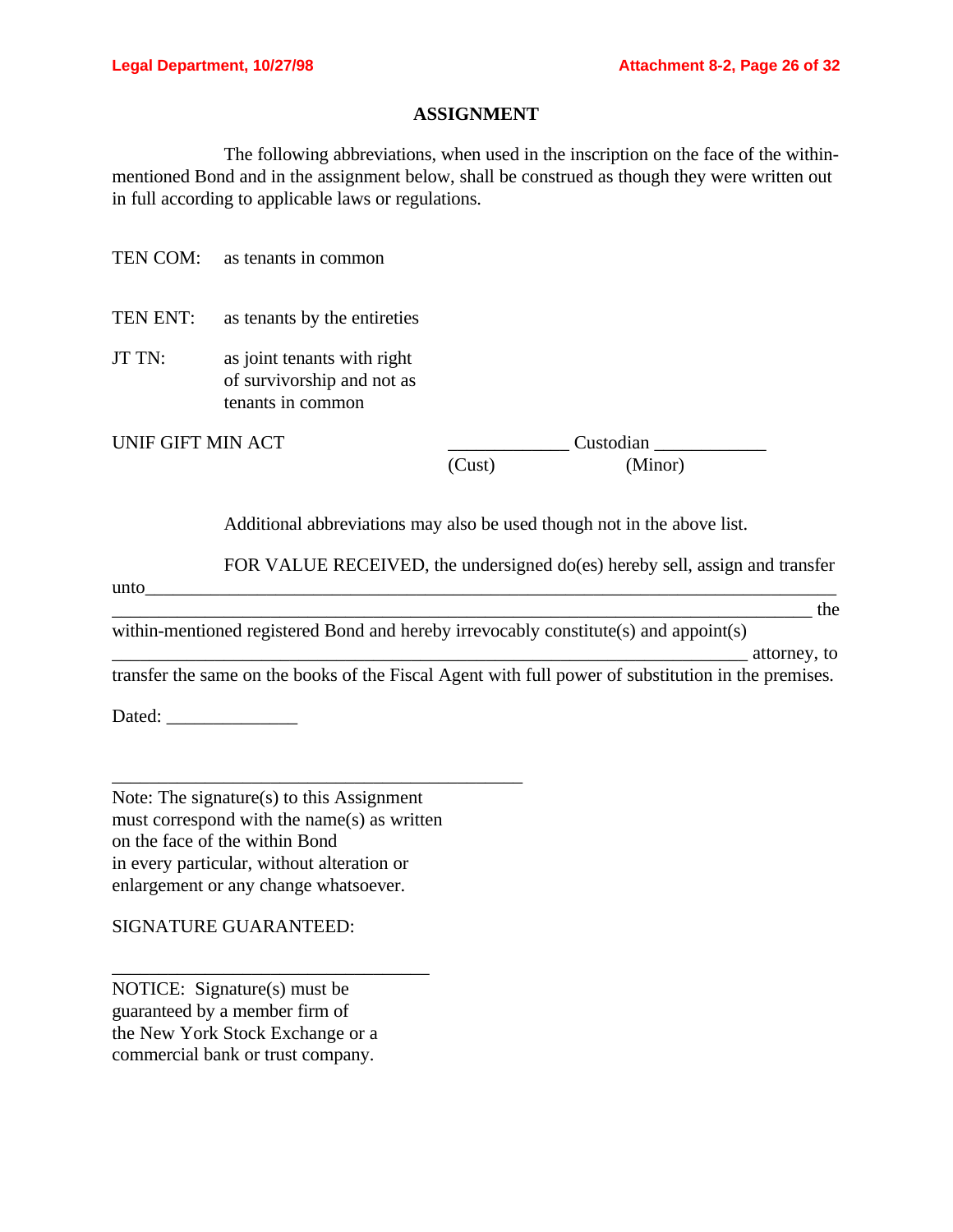**EXHIBIT A-2**

## **FORM OF REFINANCING CAPITAL APPRECIATION BOND**

## **UNITED STATES OF AMERICA**

**No. \_\_\_\_\_\_\_\_\_\_\_ \$ \_\_\_\_\_\_\_\_\_\_\_**

## **THE METROPOLITAN WATER DISTRICT**

## **OF SOUTHERN CALIFORNIA**

## **WATER REVENUE BOND, 1998 AUTHORIZATION [ADDITIONAL DESIGNATION]**

UNLESS THIS BOND IS PRESENTED BY AN AUTHORIZED REPRESENTATIVE OF THE SECURITIES DEPOSITORY (AS DEFINED IN THE MASTER RESOLUTION) TO THE FISCAL AGENT FOR REGISTRATION OF TRANSFER, EXCHANGE, OR PAYMENT, AND ANY BOND ISSUED IS REGISTERED IN THE NAME OF CEDE & CO. OR IN SUCH OTHER NAME AS IS REQUESTED BY AN AUTHORIZED REPRESENTATIVE OF THE SECURITIES DEPOSITORY (AND ANY PAYMENT IS MADE TO CEDE & CO. OR TO SUCH OTHER ENTITY AS IS REQUESTED BY AN AUTHORIZED REPRESENTATIVE OF THE SECURITIES DEPOSITORY), ANY TRANSFER, PLEDGE, OR OTHER USE HEREOF FOR VALUE OR OTHERWISE BY OR TO ANY PERSON IS WRONGFUL INASMUCH AS THE REGISTERED OWNER HEREOF, CEDE & CO., HAS AN INTEREST HEREIN.

YIELD TO MATURITY: MATURITY DATE:

ORIGINAL ISSUE DATE: CUSIP #:

REGISTERED OWNER: \*\*\*\*\*\*\*\*\*\*\*\*\*\*\*\*\*\*\*CEDE & CO.\*\*\*\*\*\*\*\*\*\*\*\*\*\*\*\*\*

INITIAL AMOUNT:

FINAL COMPOUNDED AMOUNT:

THE METROPOLITAN WATER DISTRICT OF SOUTHERN CALIFORNIA, FOR VALUE RECEIVED, hereby promises to pay, solely from Net Operating Revenues, as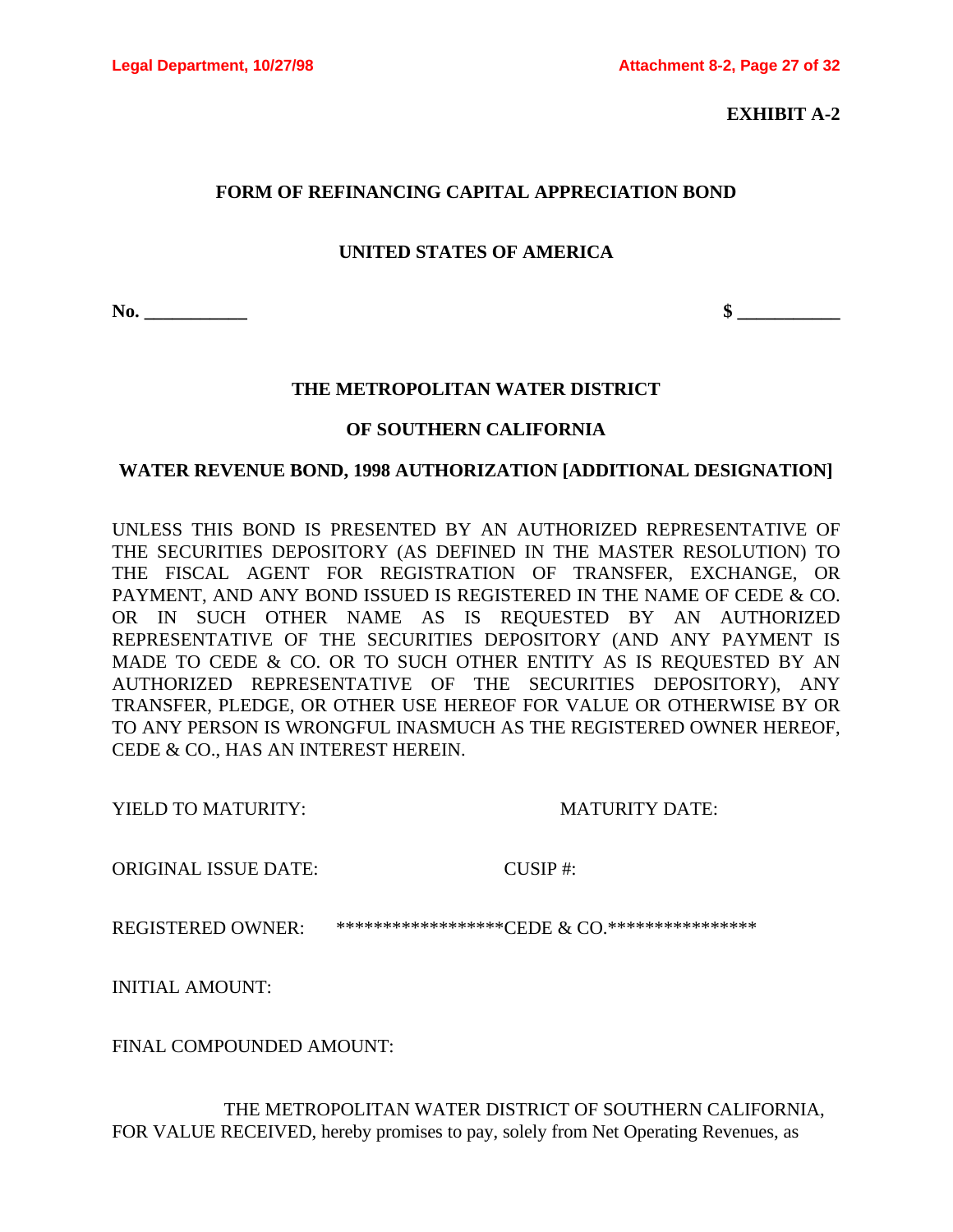### **Legal Department, 10/27/98 Attachment 8-2, Page 28 of 32**

hereinafter provided, to the registered owner named above, or registered assigns, on the maturity date set forth above, unless redeemed prior thereto as hereinafter provided, the Final Compounded Amount set forth above. Interest with respect to the Initial Amount hereof will accrete at the Yield to Maturity per annum shown above from the Original Issue Date above, shall be compounded on \_\_\_\_\_\_\_\_\_\_\_\_ 1, 199\_ and semiannually thereafter on January 1 and July 1 of each year until the maturity date specified above, but shall be payable only at maturity or the earlier redemption hereof as part of the Accreted Value hereof. The Accreted Value hereof as of any date of calculation shall equal to the sum of the Initial Amount hereof and the interest accreted and compounded semiannually hereon at the Yield to maturity set forth above, all as determined in accordance with the provisions of the Ninth Supplemental Resolution (as hereinafter defined). The Final Compounded Amount of this Bond is payable to the registered holder hereof in lawful money of the United States of America upon presentation and surrender of this Bond at the corporate office of the Treasurer of the District, as fiscal agent (the "Fiscal Agent").

This Bond is one of a duly authorized issue of "The Metropolitan Water District of Southern California Water Revenue Bonds, 1998 Authorization [Additional Designation]" (the "Bonds") issued in the aggregate principal amount of \$\_\_\_\_\_\_\_\_\_\_ pursuant to the Metropolitan Water District Act, California Statutes 1969, chapter 209, as amended and supplemented (the "Act"), Resolution 8329 of the District adopted on July 9, 1991 (as heretofore amended and supplemented, the "Master Resolution") and Resolution \_\_\_\_\_ of the District adopted on \_\_\_\_\_\_\_\_\_\_\_, 1998 (the "Ninth Supplemental Resolution"; the Master Resolution as supplemented by the Ninth Supplemental Resolution is referred to herein as the "Resolution"). Reference is hereby made to the Master Resolution, the Ninth Supplemental Resolution and to the Act for a description of the terms on which the Bonds are issued and to be issued, the provisions with regard to the nature and extent of the Net Operating Revenues (as defined in the Master Resolution), and all of the terms of the Resolution and the Act are hereby incorporated herein and constitute a contract between the District and the registered owner from time to time of this Bond, and by acceptance hereof the registered holder of this Bond assents to said terms and conditions. The Resolution is adopted under, and this Bond is issued under, and all are to be construed in accordance with, the laws of the State of California.

This Bond is a special limited obligation of the District payable from and secured by a pledge of and a lien and charge upon the Net Operating Revenues on a parity with all Bonds and all other debt issued or incurred and payable from Net Operating Revenues on a parity with the Bonds. The principal and Accreted Value of, premium (if any), and interest on this Bond is not debt of the District, nor a legal or equitable pledge, charge, lien or encumbrance upon any of its property or upon any of its income receipts or revenues, except the Net Operating Revenues. The general fund of the District is not liable for the payment of Bonds or their interest, nor is the credit or taxing power of the District or the forfeiture of any of its property for the payment of this Bond or any interest hereon.

The Bonds are payable as to principal, Accreted Value and interest exclusively from the Net Operating Revenues and other funds pledged under the Master Resolution and the Ninth Supplemental Resolution.

This Bond is one of the Capital Appreciation Bonds described in the Resolution.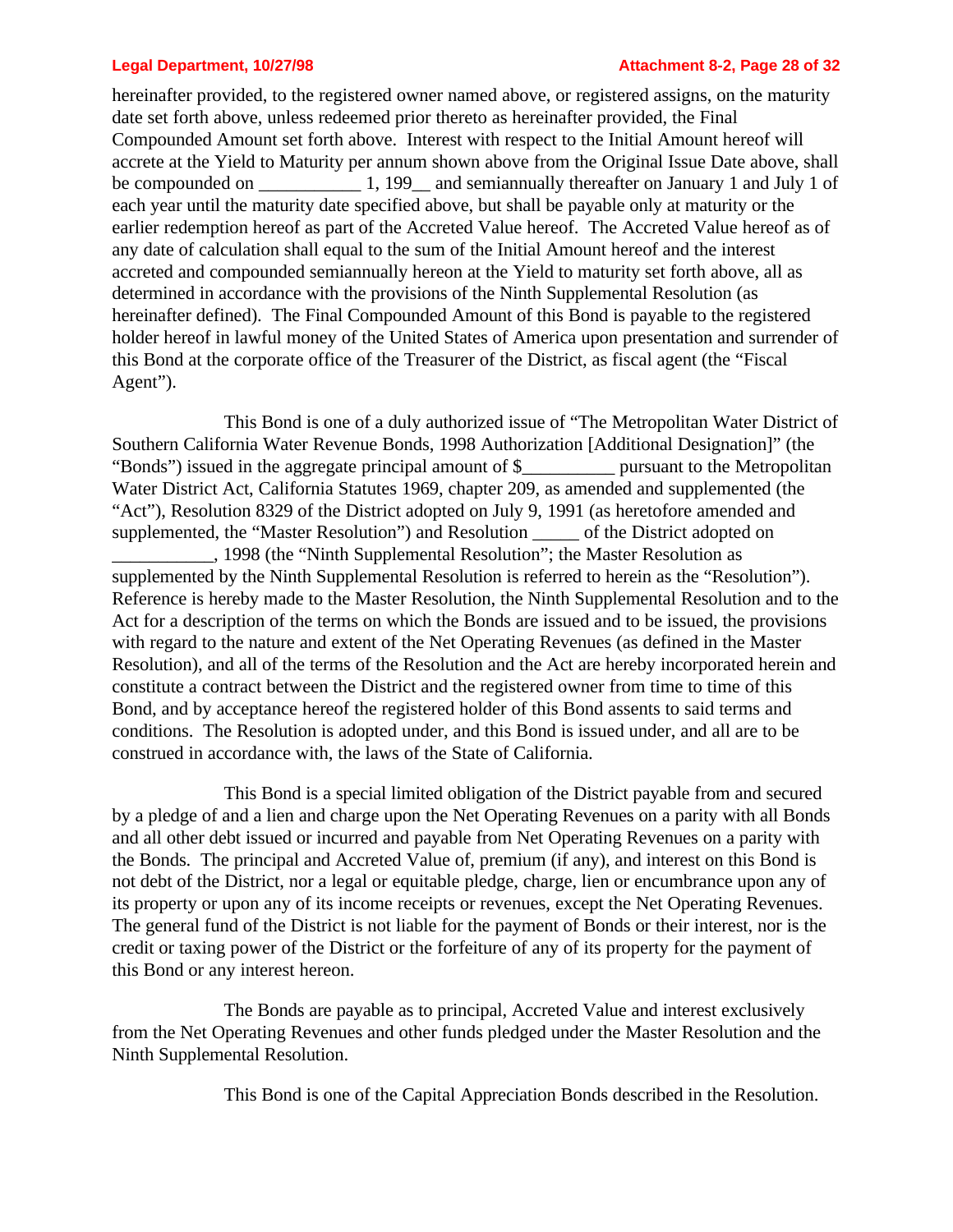### [Redemption provisions to be inserted]

This Bond may be transferred without charge upon the registration books required to be kept by the Fiscal Agent, by the person in whose name it is registered, in person or by his duly authorized attorney, upon surrender of this Bond for cancellation, accompanied by delivery of a written instrument of transfer, duly executed in a form approved by the Fiscal Agent. Whenever any Bond is surrendered for transfer, the District shall execute and the Fiscal Agent shall authenticate and deliver a new Bond or Bonds, of the same tenor and maturity and for a like Final Compounded Amount. This Bond may be exchanged without charge at the office of the Fiscal Agent in Los Angeles, California for Bonds of authorized denominations having the same Final Compounded Amount, tenor and maturity. The Fiscal Agent need not transfer registration or exchange any Bond later than 15 days prior to the date of selection of Bonds for redemption or any portion thereof for redemption. The Fiscal Agent may require the holder of any Bond requesting transfer of registration or exchange to pay any tax or other governmental charge required to be paid with respect to such transfer of registration or exchange.

The rights and obligations of the District, the Fiscal Agent and of the owners of the Bonds may be modified or amended from time to time in the manner, to the extent and upon the terms provided in the Resolution, provided that no such modification or amendment shall extend the fixed maturity of this Bond, or reduce the amount of Final Compounded Amount hereof, or extend the time of payment, or reduce the rate of interest hereon, or extend the time of payment of interest hereon, without the consent of the owner hereof, or (b) reduce the percent of Bonds the consent of the holders of which is required to effect any such modification or amendment, or permit the creation of any lien on the Net Operating Revenues and other assets pledged under the Resolution prior to or on a parity with the lien created by the Resolution, or deprive the holders of the Bonds of the lien created by the Resolution on such Net Operating Revenues and other assets, without the consent of the holders of all of the Bonds then outstanding.

This Bond shall not be entitled to any benefit under the Resolution, or become valid or obligatory for any purpose, until the certificate of authentication and registration hereon endorsed shall have been executed and dated by the Fiscal Agent.

It is hereby certified and recited that any and all acts, conditions and things required to exist, to have happened and to have been performed precedent to and in the issuance of this Bond to exist, have happened, and have been performed in due time, form and manner as required by the Constitution and laws of the State of California and that this Bond, together with all other indebtedness of the District, does not exceed any limit prescribed by the Constitution and laws of the State of California and the Act and is not in excess of the amount of Bonds permitted to be issued under the Resolution.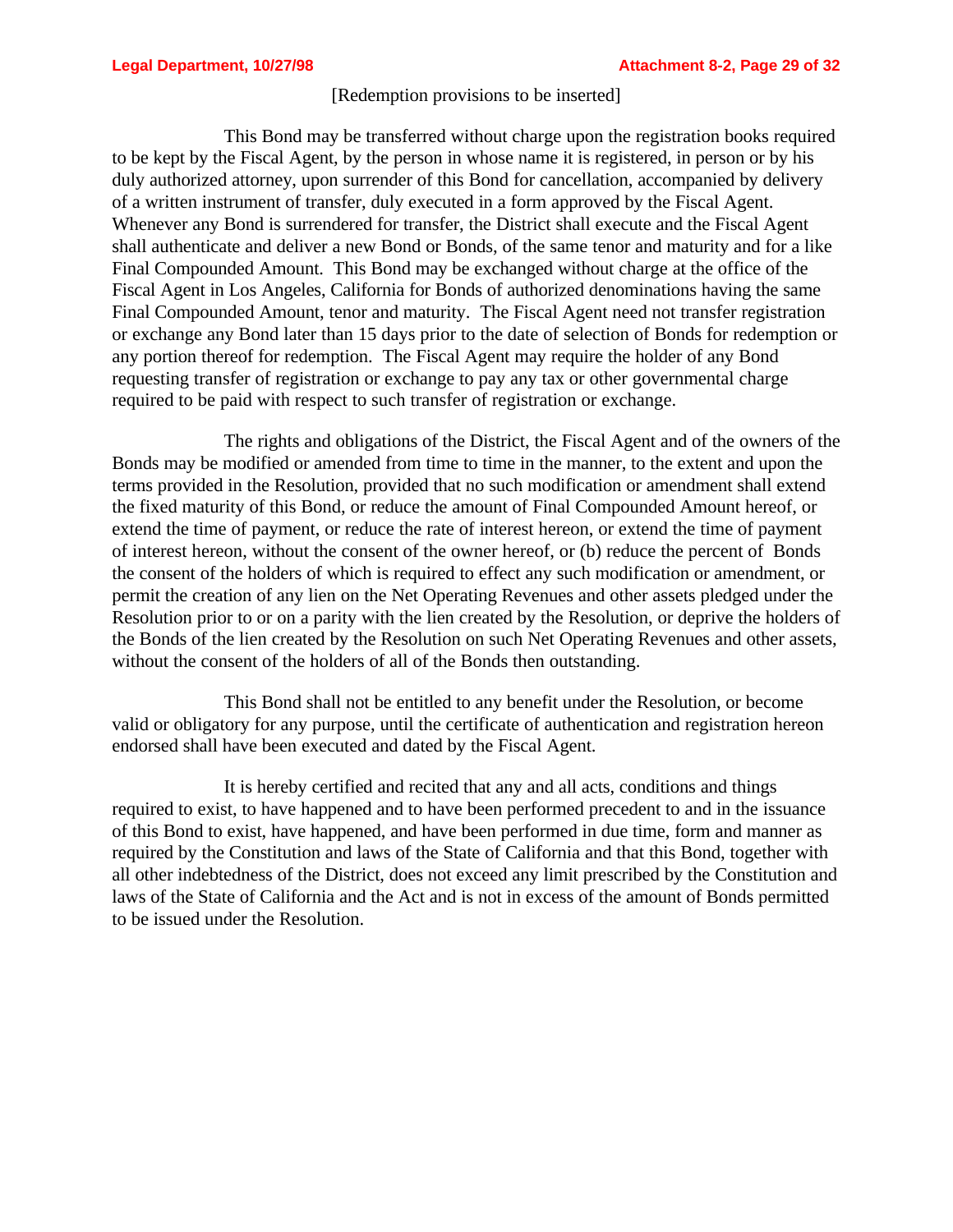### **Legal Department, 10/27/98 Attachment 8-2, Page 30 of 32**

IN WITNESS WHEREOF, the District has caused this Bond to be signed by the Chairman of the Board of Directors and the Secretary of the Board of Directors of the District by their facsimile signatures, signed by the Controller of the District by his manual signature, and sealed with the facsimile corporate seal of said District as of the Original Issue Date specified above.

> Chairman of the Board of Directors, The Metropolitan Water District of Southern California

\_\_\_\_\_\_\_\_\_\_\_\_\_\_\_\_\_\_\_\_\_\_\_\_\_\_\_\_\_\_\_\_\_\_\_

COUNTERSIGNED \_\_\_\_\_\_\_\_\_\_\_\_\_\_\_\_\_\_\_\_\_\_\_\_\_\_\_\_\_\_\_\_\_\_\_

Secretary of the Board of Directors, The Metropolitan Water District of Southern California

Controller of The Metropolitan Water District of Southern California

\_\_\_\_\_\_\_\_\_\_\_\_\_\_\_\_\_\_\_\_\_\_\_\_\_\_\_\_\_\_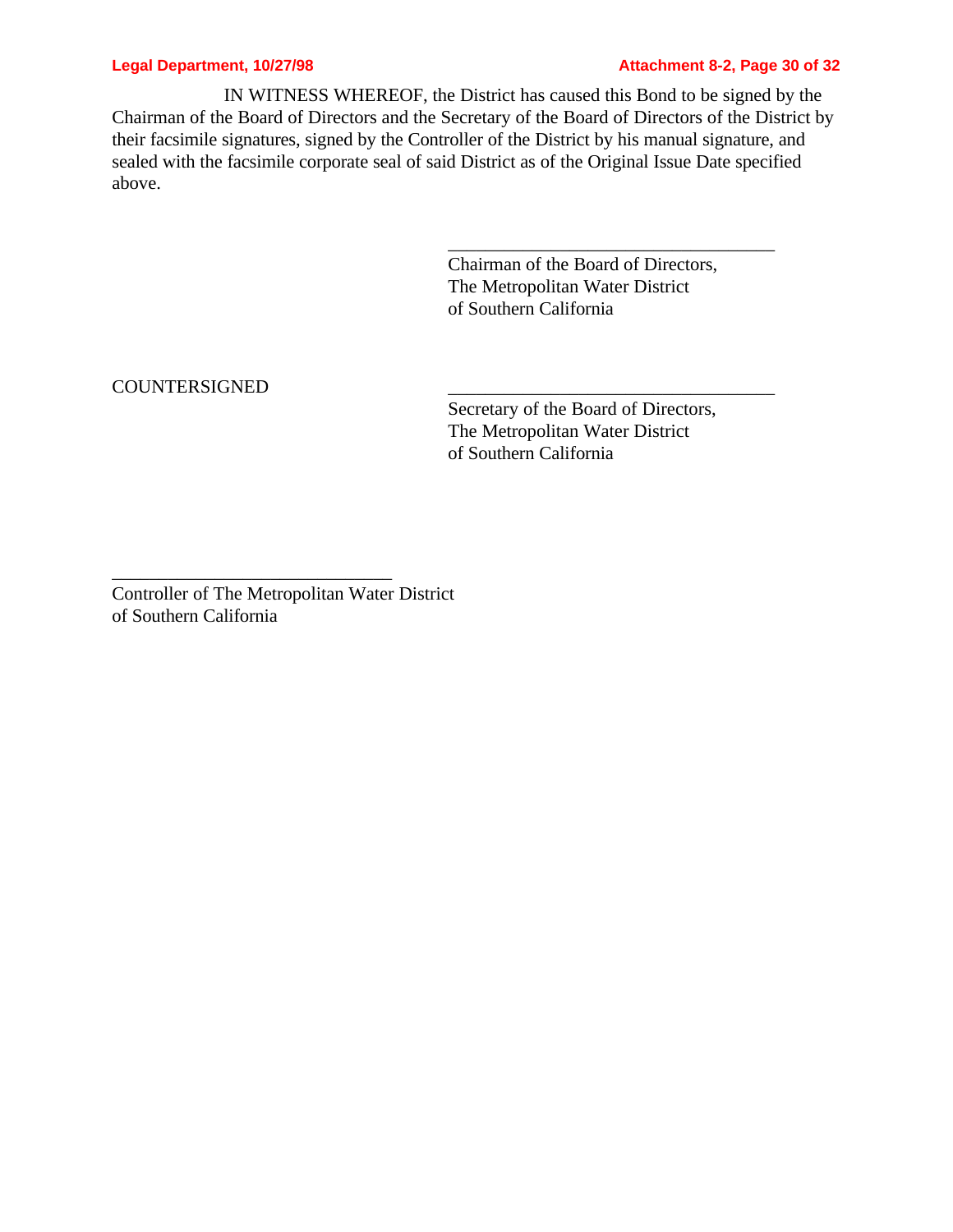## **FISCAL AGENT'S CERTIFICATE OF AUTHENTICATION**

## **AND REGISTRATION**

This Bond is one of The Metropolitan Water District of Southern California Water Revenue Bonds, 1998 Authorization [Additional Designation] delivered pursuant to the within mentioned Master Resolution and Ninth Supplemental Resolution.

> Treasurer of The MetropolitanWater District of Southern California, as Fiscal Agent

By \_\_\_\_\_\_\_\_\_\_\_\_\_\_\_\_\_\_\_\_\_\_\_\_\_\_\_\_\_\_\_\_

Authorized Signature